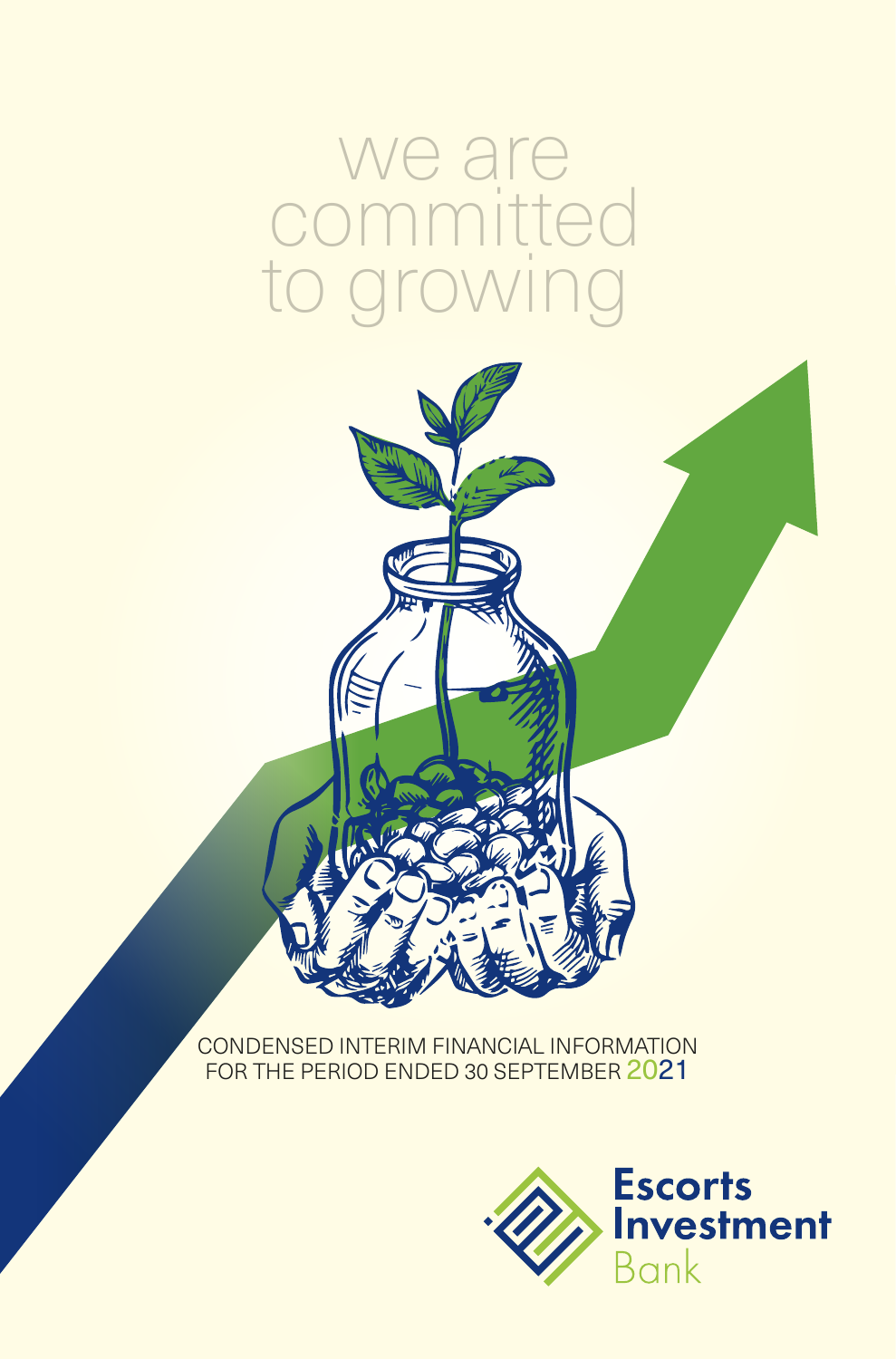# $\overline{\phantom{0}}$

# TABLE OF **CONTENTS**

| Condensed Interim Statement of Financial Position 06             |
|------------------------------------------------------------------|
| Condensed Interim Statement of Profit or Loss 07                 |
| Condensed Interim Statement of Comprehensive Income  08          |
| Condensed Interim Statement of Changes in Equity  09             |
| Condensed Interim Statement of Cash Flows  10                    |
| Selected Notes to the Condensed Interim Financial Statements  11 |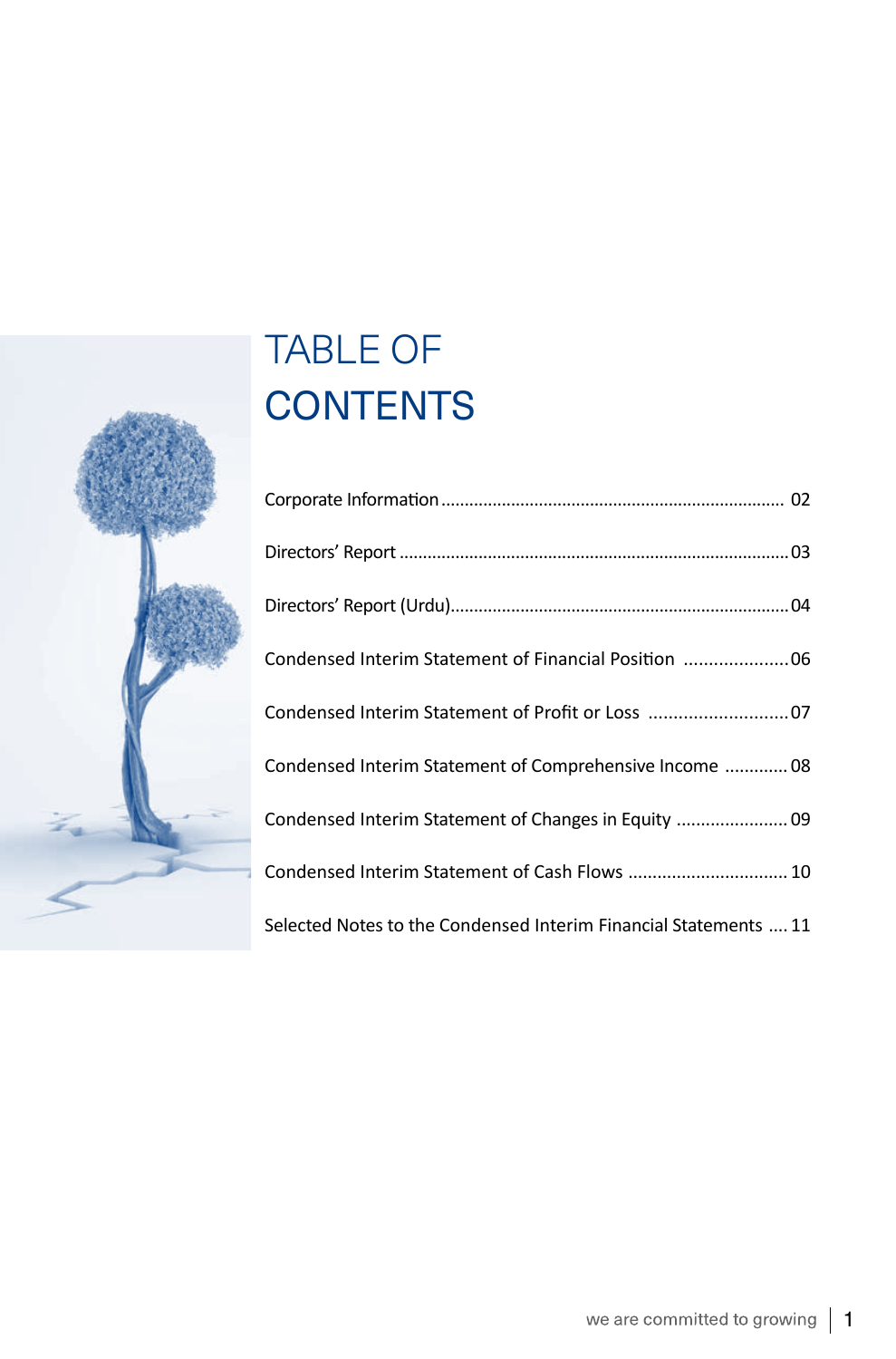# CORPORATE INFORMATION

#### **Board of Directors**

Ms. Zainab Malik (Chairperson)

Mr. Naveed Amin (Chief Executive Officer)

Mr. Muhammad Mubashir Hussain Syed Tahir Nawazish Mr. Tahir Saeed Effendi Khawaja Nadeem Abbas

#### **Audit Committee**

Mr. Muhammad Mubashir Hussain (Chairman) Ms. Zainab Malik (Member) Khawaja Nadeem Abbas (Member)

#### **Human Resource & Remuneration (HRR) Committee**

Mr. Muhammad Mubashir Hussain (Chairman) Ms. Zainab Malik (Member) Mr. Naveed Amin (Member) Syed Tahir Nawazish (Member)

**Chief Financial Officer** Mr. Muhammad Usman Khalid, ACA

#### **Company Secretary** Mr. Ajwad Ali, FCCA

#### **External Auditors**

Tariq Abdul Ghani Maqbool & Co. Chartered Accountants

#### **Internal Auditors & Tax Consultants**

Riaz Ahmad and Company Chartered Accountants

#### **Legal Advisor**

Mandviwalla & Zafar Advocates

#### **Share Registrar**

Hameed Majeed Associates (Private) Limited

#### **Bankers To the Company**

Bank Alfalah Limited MCB Bank Limited Sindh Bank Limited United Bank Limited

#### **Registered Office**

Alfalah Building, 1st Floor, Sector-B, Bahria Town, Mohlanwal Lahore Tel: (92-42) 35341845-6 www.escortsbank.net info@escortsbank.net UAN: 042 111 003 425 Toll Free: 0800 03425



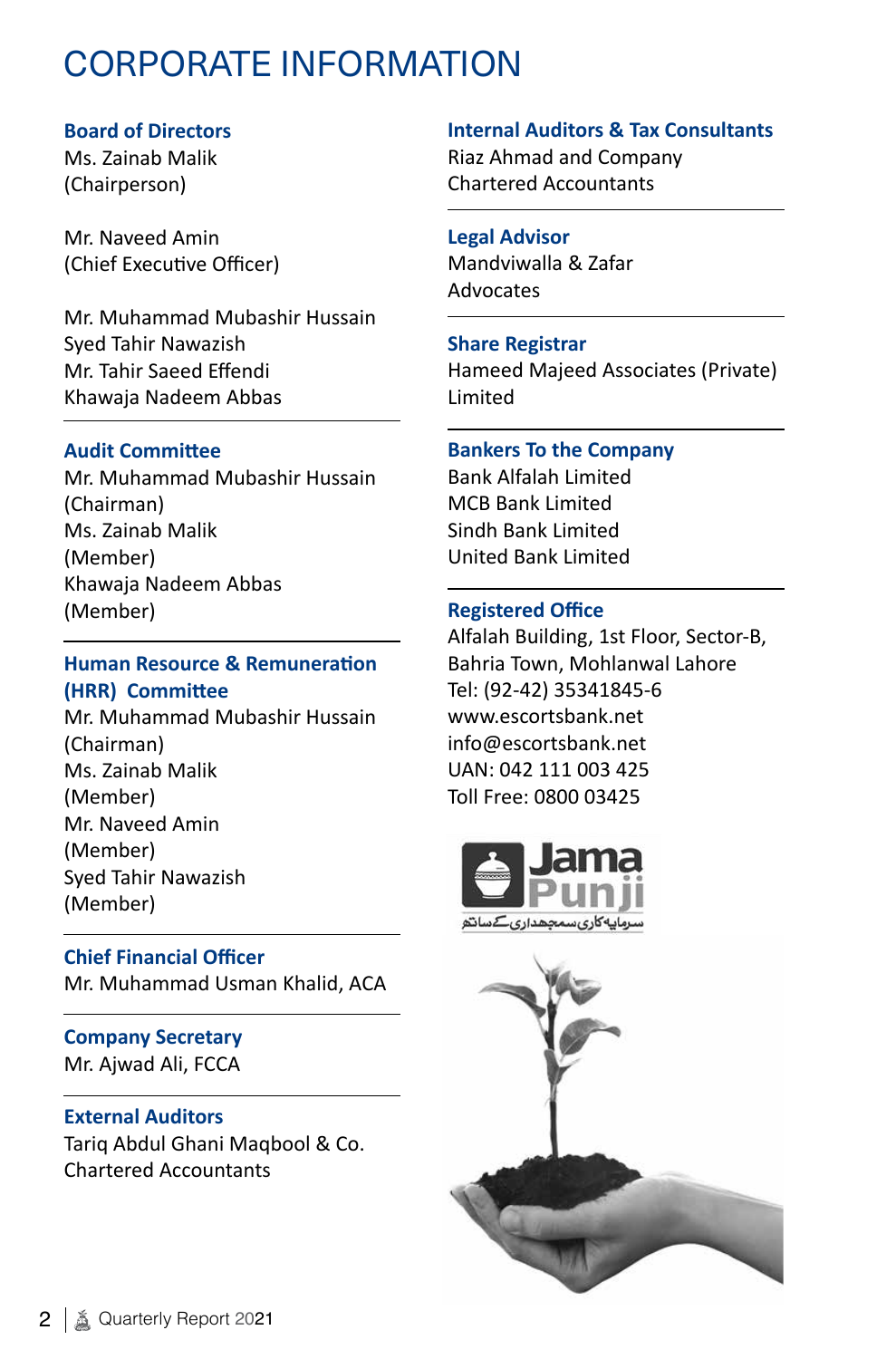# DIRECTORS' REPORT

The Board of Directors of Escorts Investment Bank Limited ("Company") are pleased to present the Directors' report together with the condensed interim financial statements (un-audited) of the Company for the period ended on 30 September 2021.

#### **ECONOMY REVIEW**

Despite challenges, the economy is moving progressively with sustainable growth based on various measures, which include monetary & fiscal measures, smart lockdowns, rapid vaccination, etc. However, it is experienced that Pandemics like COVID-19 devastated global economies, and a reasonable time is required to restore the same status of the economy as before pandemic. Pakistan's government is trying it's level best to cope with the pandemic, however, it's a long journey. Further during the period under review SBP increased 25 basis point in the discount rate which was stagnant at 7% since long in the COVID-19 period.

#### **PERFORMANCE REVIEW**

During the period under review, the Company continues to follow a conservative approach towards writing new business. As at 30th September 2021, the housing and microfinance portfolio stood at Rs.163.56 million and Rs. 102.18 million respectively. Continuously Lowering of interest rate has affected the Company's profit. The loss for the period under review is Rs. 7.99 million as against Rs. 22.58 million for the corresponding period last year.

#### **INTENTION TO ACQUIRE MAJORITY SHAREHOLDING OF THE COMPANY**

Subsequent to the reporting date, Company received a corrigendum of intention whereby it was informed that instead of two proposed acquiers, Syed Sabur Rehman will be the sole proposed acquirer.

#### **ACKNOWLEDGEMENT**

The Directors wish to place on record the gratitude to its customer for their valued support and acknowledge the efforts of the sponsors for their continued support which will continue to enhance our capabilities to achieve our objectives.

For and on behalf of the Board

**Naveed Amin Syed Tahir Nawazish** Chief Executive / Director Director Director

Vekimmer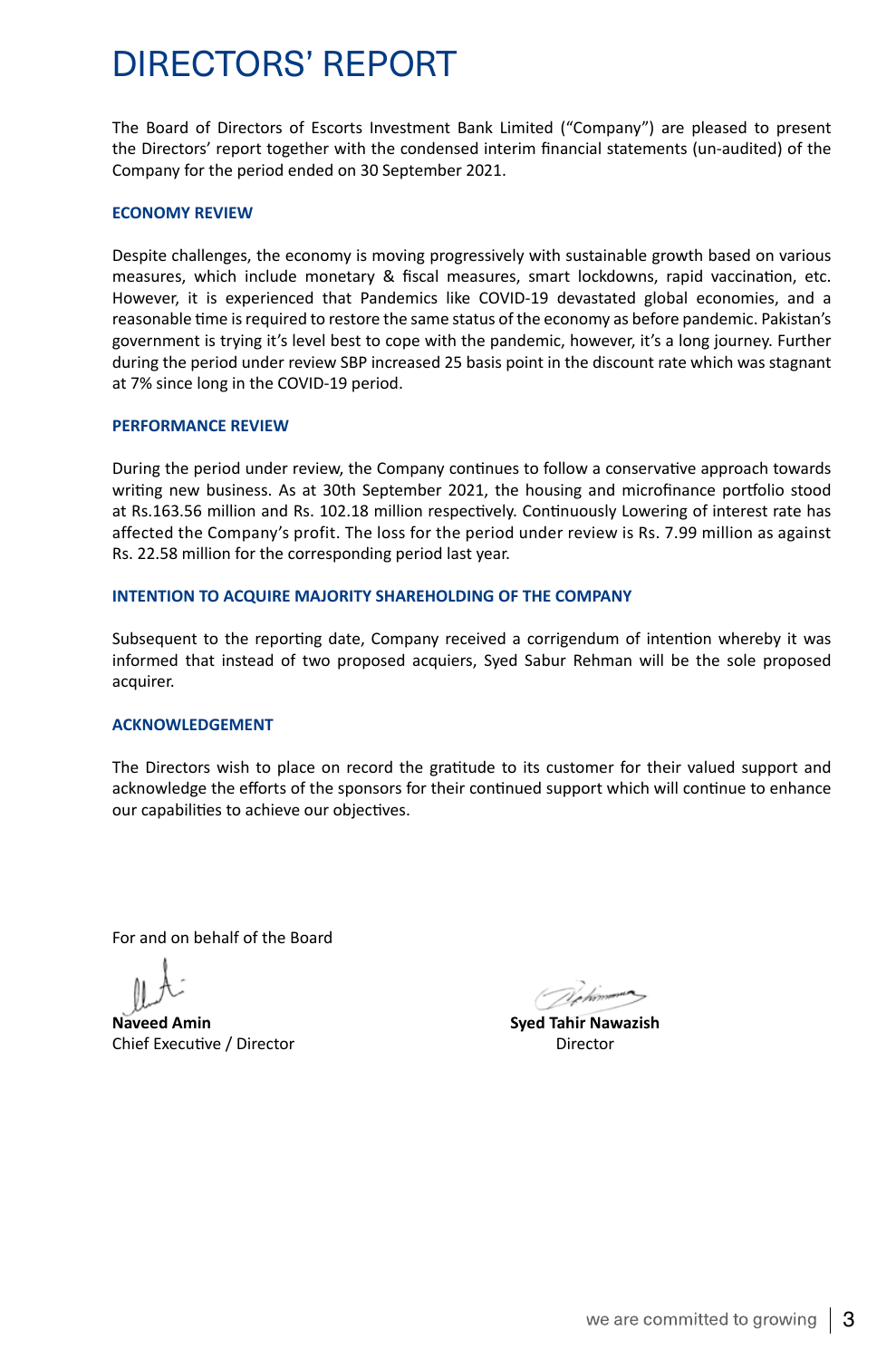# <u>ڈائریکٹرز کی رپورٹ</u>

ایسکارٹس انویسٹمنٹ بینک لمیٹڈ ("سمپنی") کے بورڈ آف ڈائریکٹرز 30 سمبر 2021 کوختم ہونے والی مدت کے لیے مینی کے مجموعی عبوری مالیاتی گوشوارے(غیرآ ڈٹ شدہ )معہ ڈائر یکٹرز کی رپورٹ پیش کرنے پرخوشی کااظہارکرتے ہیں۔ معيشت كإحائزه

چیلنجوں کے باوجود،معیشت مخلف اقدامات کی بنیاد پر پائیدارتر قی کے ساتھ تیزی سے آ گے بڑھ رہی ہے،جس میں مالیاتی اور مالیاتی اقدامات،سارٹ لاک ڈاؤن، تیز رفمار پلسینیشن وغیرہ شامل ہیں۔تاہم، بیٹجر بہ ہے کہ COVID-19 جیسی وبائی امراض نے عالمی معیشتوں کو تباہ کر دیا،اورمعیشت کووبائی مرض سے پہلے والی حالت میں لانے کے لیےا کی**ک لمباعرصہ** درکارہوگا۔ پاکستان کی حکومت و ہائی مرض سے نمٹنے کے لیے ہرممکن کوشش کررہی ہے،تاہم، بیایک طویل سفر ہے۔مزید بیرکہ زیر جائزہ مت کے دوران SBP نے ڈسکاؤنٹ ریٹ میں 25 نیسس یوائٹ کااضافہ کیا جو COVID-19 کی مدت میں طویل عرصے سے 7% یرجامد تھا۔

کارکردگی کاجائزہ

زیر جائزہ مدت کے دوران، کمپنی نئے کاروبارکوکرنے کے لیےایک مخاططر یقہ کار پڑمل پیراہے۔ 30 ستمبر2021 تک، ہاؤسنگ اور مائیکر وفنانس پورٹ فولیو بالترتیب 163.56 ملین روپےاور 18 .102 ملین روپے تھا۔شرح سود میں مسلسل کی نے کمپنی کے منافع کومتاثر کیا ہے۔زیر چائزہ مدت کے دوران نقصان 7.99 ملین روپے ہے جو کہ گزشتہ سال کی اس مدت کےدوران 22.58 مکین روپے تھا۔

سمپنی کی اکثر ب<sup>ی</sup> شیئر ہولڈ تک حاصل کرنے کاارادہ ر يورٹنگ کی تاریخ کے بعد، کمپنی کوایک اراد وحصول میں درشگی موصول ہوئی ہےجس میں بتایا گیا کہ دومجوز ہ حاصل کنندگان کی بجائےسپدصبور ج<sup>ل</sup>ن واحد مجوز ہ حاصل کنند ہ ہوں گے۔

اعتراف ڈائریکٹرزاپنے صارفین کے قابل قدرتغاون کے لیےان کےشکرگزار ہیںاوراسانسرز کی مسلسل حمایت کے لیےان کی کوششوں کوتنگیم کرناجا ہتے ہیں جوہمارےمقاصد کے حصول کے لیے ہماری صلاحیتوں میں اضافہ کرتی رہے گی۔

منجانب/برائے بورڈ

at (De kimmen ستبطا هرنوازش نويدامين ڈائریکٹر حيف انگز بکڻا ڈائر بکٹر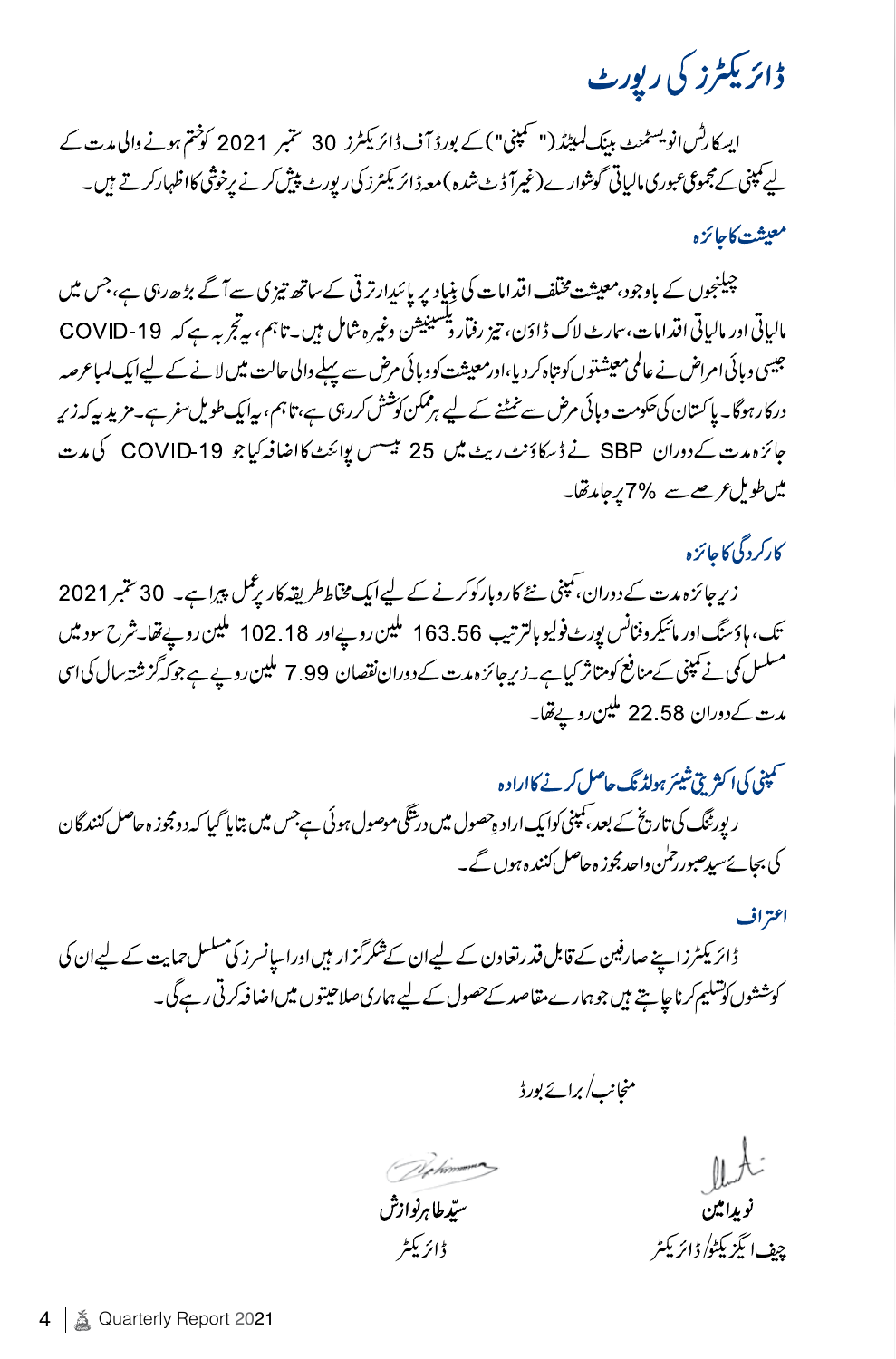# Condensed Interim Financial Information (Un-audited) For the quarter ended 30 September 2021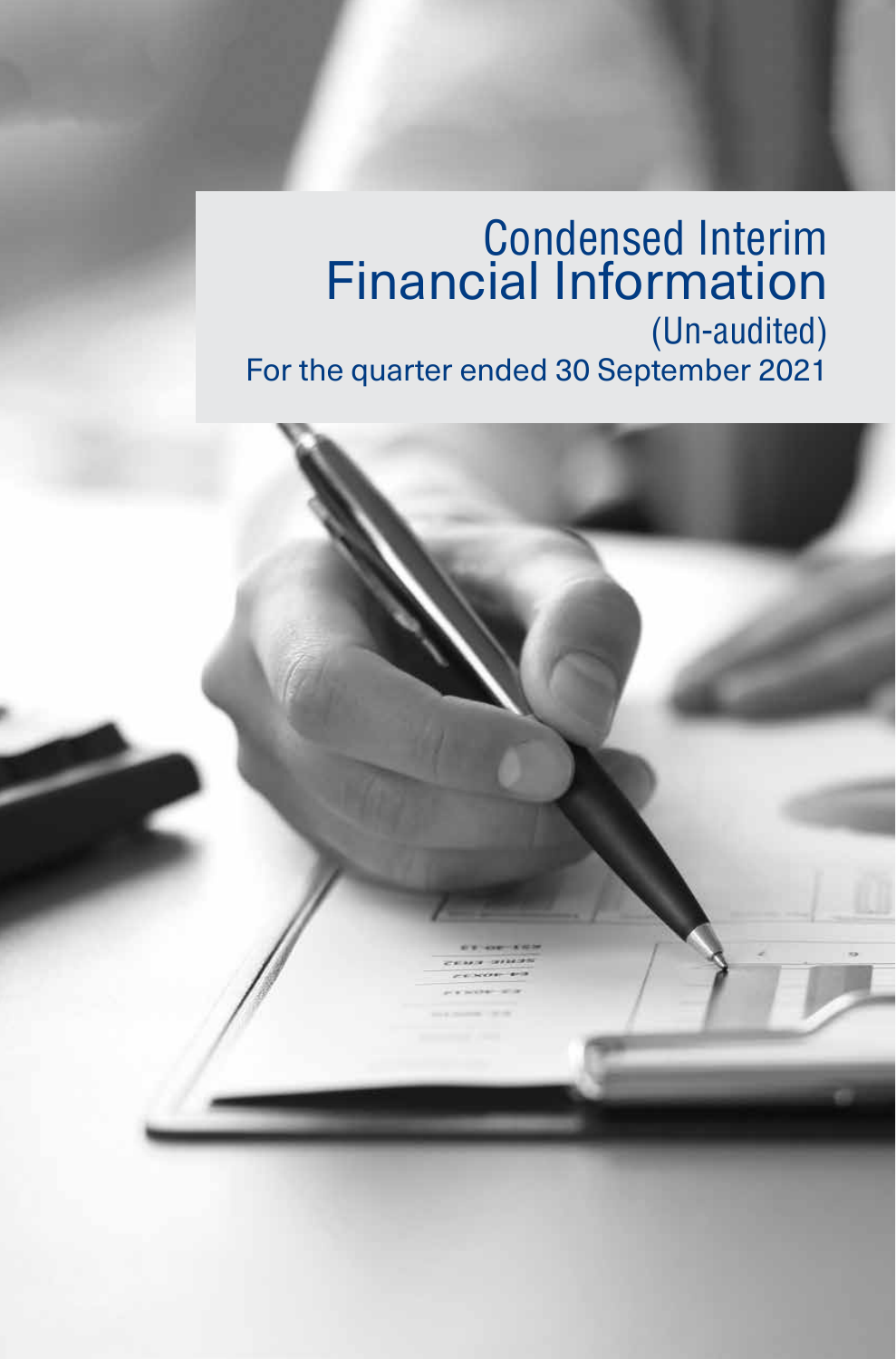### Condensed Interim Statement of Financial Position As at 30 September 2021

|                                                 |         | 30-Sep-21               | 30-Jun-21                 |
|-------------------------------------------------|---------|-------------------------|---------------------------|
|                                                 |         | <b>Rupees</b>           | Rupees                    |
|                                                 | Note    | (Un-audited)            | (Audited)                 |
| <b>ASSETS</b>                                   |         |                         |                           |
| <b>NON-CURRENT ASSETS</b>                       |         |                         |                           |
| Property and equipment                          | 5       | 194,569,466             | 199,744,552               |
| Intangible assets                               | 6       | 5,583,542               | 5,808,453                 |
| Cards and rooms                                 |         | 12,000,000              | 12,000,000                |
| Long term investments                           |         | 24,906,250              | 24,905,000                |
| Long term finances                              | 7       | 131,165,126             | 144,266,486               |
| Long term deposits                              |         | 25,449,600              | 25,449,600                |
| Deferred tax asset - net                        | 8       | 179,948,310             | 179,847,449               |
|                                                 |         | 573,622,294             | 592,021,540               |
| <b>CURRENT ASSETS</b>                           |         |                         |                           |
| Current portion of non-current assets           |         | 48,619,387              | 53,341,114                |
| Short term investments<br>Short term finances   | 9<br>10 | 101,794,371             | 124,904,649<br>75,013,965 |
| Short term advances                             |         | 67,179,859<br>5,338,950 | 5,066,280                 |
| Prepayments                                     |         | 2,219,536               | 1,532,939                 |
| Interest accrued                                |         | 9,393,107               | 9,023,525                 |
| Other receivables                               |         | 44,185,861              | 44,353,732                |
| Tax refunds due from the government             |         | 113,529,764             | 113,045,918               |
| Cash and bank balances                          | 11      | 66,736,419              | 38,278,106                |
|                                                 |         | 458,997,254             | 464,560,228               |
| TOTAL ASSETS                                    |         | 1,032,619,548           | 1,056,581,768             |
| <b>EQUITY AND LIABILITIES</b>                   |         |                         |                           |
| <b>SHARE CAPITAL AND RESERVES</b>               |         |                         |                           |
|                                                 |         |                         |                           |
| Authorized share capital                        |         |                         |                           |
| 300,000,000 (2021: 300,000,000) ordinary shares |         |                         |                           |
| of Rs. 10 each                                  |         | 3,000,000,000           | 3,000,000,000             |
| Issued, subscribed and paid up capital          |         | 1,356,000,000           | 1,356,000,000             |
| Capital reserves                                |         | 158,402,996             | 158,401,746               |
| Revenue reserve                                 |         | (702, 403, 221)         | (694, 661, 186)           |
| Revaluation surplus on property and equipment   |         | 19,507,918              | 19,754,853                |
|                                                 |         | 831,507,693             | 839,495,413               |
| <b>LIABILITIES</b>                              |         |                         |                           |
| <b>NON-CURRENT LIABILITIES</b>                  |         |                         |                           |
| Long term certificates of deposit               |         |                         |                           |
| Lease liabilities                               |         | 65,206,218              | 65,726,758                |
|                                                 |         | 65,206,218              | 65,726,758                |
| <b>CURRENT LIABILITIES</b>                      |         |                         |                           |
| Current portion of non-current liabilities      |         | 22,578,484              | 47,578,484                |
| Trade and other payables                        | 12      | 109,061,551             | 99,747,906                |
| Unclaimed dividend                              |         | 2,385,654               | 2,385,654                 |
| Provision for taxation                          |         | 1,879,948               | 1,647,553                 |
|                                                 |         | 135,905,637             | 151,359,597               |
| <b>CONTINGENCIES AND COMMITMENTS</b>            | 13      |                         |                           |
| TOTAL EQUITY AND LIABILITIES                    |         | 1,032,619,548           | 1,056,581,768             |
|                                                 |         |                         |                           |

The annexed notes from 1 to 20 form an integral part of these condensed interim financial statements.

Chief Executive Officer Chairperson Chairperson Chief Financial Officer

12 Chan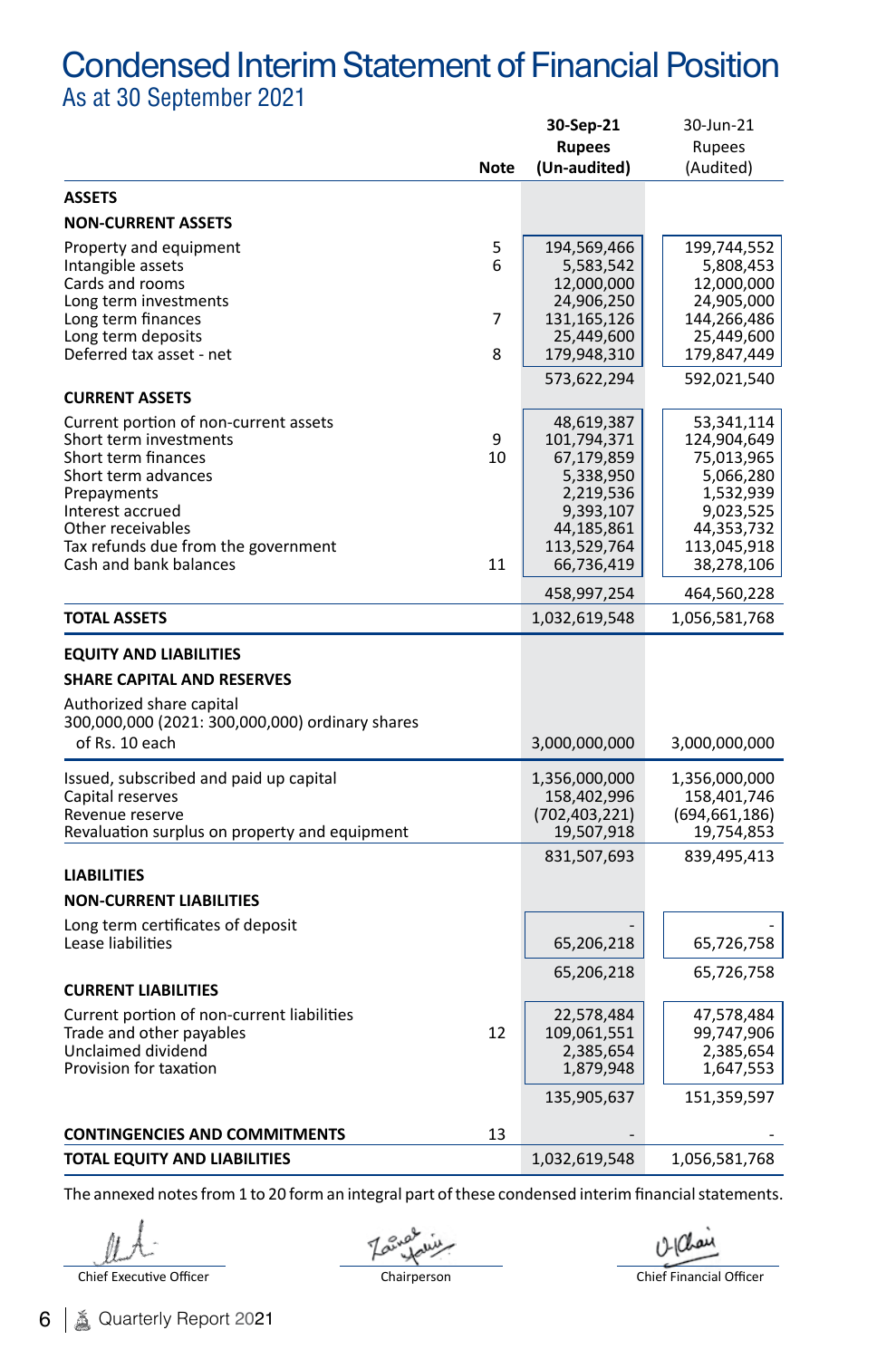# Condensed Interim Statement of Profit or Loss

For the quarter ended 30 September 2021 (Un-audited)

|                                               |               | Three months period ended |
|-----------------------------------------------|---------------|---------------------------|
|                                               | 30-Sep-21     | 30-Sep-20                 |
|                                               | <b>Rupees</b> | Rupees                    |
| <b>Note</b>                                   | (Un-audited)  | (Un-audited)              |
|                                               |               |                           |
| <b>INCOME</b>                                 |               |                           |
| Profit on financing                           | 15,484,362    | 17,030,294                |
| Return on investments                         | 2,686,347     | 4,619,935                 |
| Income from fee and commission                | 768,921       | 1,085,700                 |
| Profit on bank deposits                       | 833,161       | 3,916,194                 |
| Other income                                  | 16,055,049    | 642,817                   |
|                                               | 35,827,840    | 27,294,940                |
| <b>EXPENSES</b>                               |               |                           |
| Mark-up on borrowings                         |               | 2,137,704                 |
| 14<br>Administrative expenses                 | 36,646,911    | 45,119,382                |
| Finance cost                                  | 1,493,488     | 1,550,568                 |
|                                               | 38,140,399    | 48,807,654                |
| Operating loss before provisions and taxation | (2,312,559)   | (21,512,714)              |
| Other operating expenses                      | (5,544,878)   | (754, 270)                |
| Loss before taxation                          | (7,857,437)   | (22, 266, 984)            |
| Taxation - net                                | (131, 534)    | (314, 442)                |
| Loss after taxation                           | (7,988,971)   | (22,581,426)              |
| Loss per share - basic and diluted            | (0.06)        | (0.17)                    |

The annexed notes from 1 to 20 form an integral part of these condensed interim financial statements.

Chief Executive Officer Chairperson Chief Financial Officer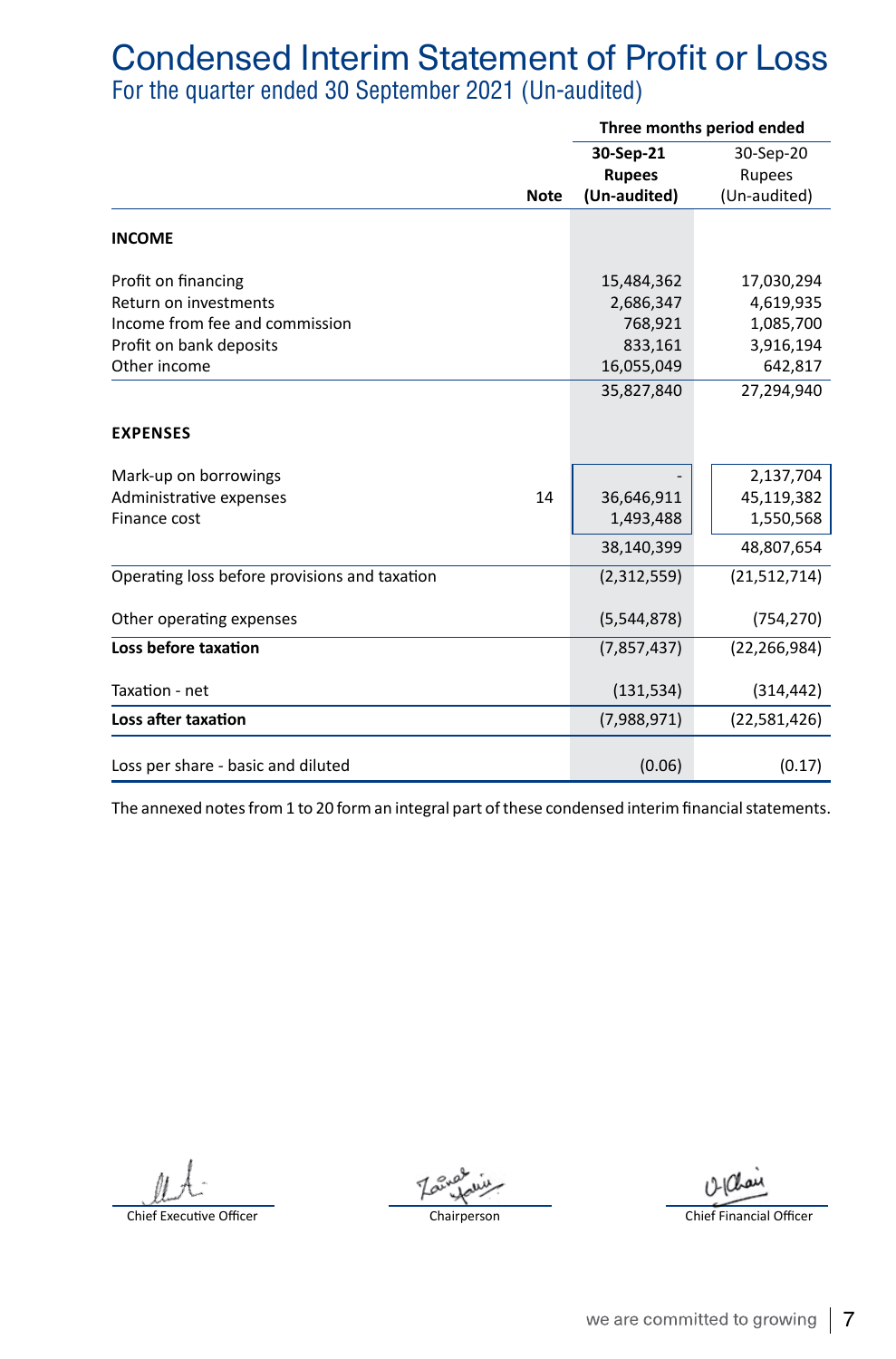# Condensed Interim Statement of Comprehensive Income

For the quarter ended 30 September 2021 (Un-audited)

|                                                                               |                               | Three months period ended |
|-------------------------------------------------------------------------------|-------------------------------|---------------------------|
|                                                                               | 30-Sep-21                     | 30-Sep-20                 |
|                                                                               | <b>Rupees</b><br>(Un-audited) | Rupees<br>(Un-audited)    |
| Loss after taxation                                                           | (7,988,971)                   | (22,581,426)              |
|                                                                               |                               |                           |
| Other comprehensive loss:                                                     |                               |                           |
| Items that may be reclassified subsequently to<br>statement of profit or loss |                               |                           |
| (Loss) / profit on remeasurement of long term<br>investments - net of tax     | 1,250                         | (1,769,750)               |
| Other comprehensive income for the period - net of tax                        | 1,250                         | (1,769,750)               |
| Total comprehensive loss for the period                                       | (7,987,721)                   | (24, 351, 176)            |
|                                                                               |                               |                           |

The annexed notes from 1 to 20 form an integral part of these condensed interim financial statements.

Chief Executive Officer Chairperson Chief Financial Officer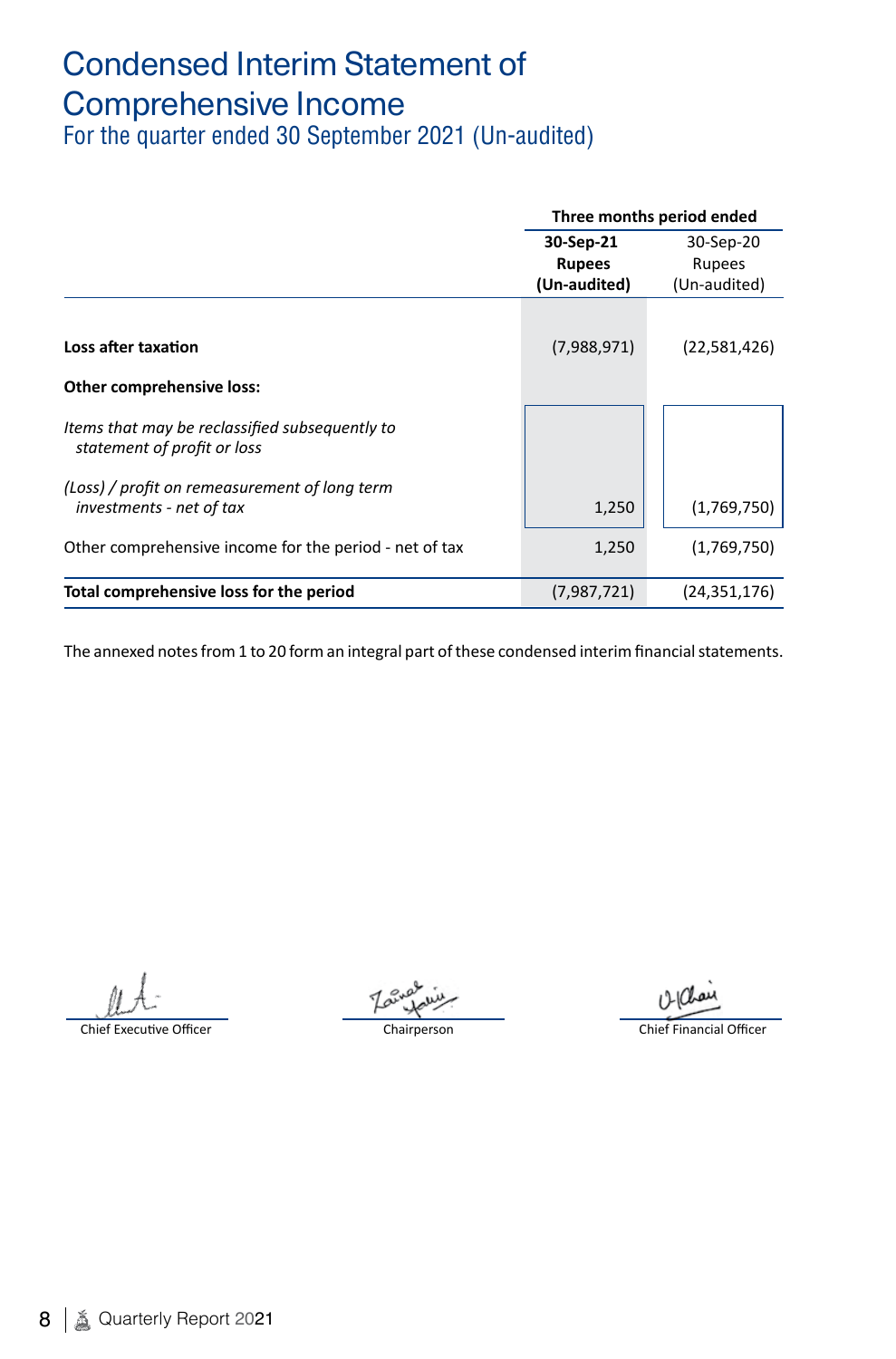| Condensed Interim Statement of Changes in Equity<br>For the quarter ended 30 September 2021 (Un-audited)             |                                       |                      |                                                          |                                |                                         | <b>Rupees</b>               |
|----------------------------------------------------------------------------------------------------------------------|---------------------------------------|----------------------|----------------------------------------------------------|--------------------------------|-----------------------------------------|-----------------------------|
|                                                                                                                      | Issued,                               |                      | Capital reserves                                         | Revenue<br>reserve             | Revaluation                             |                             |
| Particulars                                                                                                          | and piaid up<br>subscribed<br>capital | Statutory<br>reserve | investments<br>valuation of<br>gain on re-<br>(Deficit)/ | lated loss<br>Accumu-          | Property and<br>Equipment<br>Surplus on | Total                       |
| Balance as at June 30, 2020 (audited)                                                                                | 1,356,000,000 158,496,746             |                      |                                                          | 1,250,000 (614,079,194)        | 17,997,309                              | 919,664,861                 |
| Other comprehensive (loss) / gain for the period<br>Total comprehensive loss for the year<br>Net loss for the period |                                       |                      | (1,396,625)                                              | (36,606,617)                   |                                         | (1,396,625)<br>(36,606,617) |
| Transfer from surplus on revaluation of property and equipment<br>Total comprehensive loss                           |                                       |                      | (1,396,625)                                              | (36,606,617)                   |                                         | (38,003,242)                |
| on account of Incremental depreciation on revalued asset for<br>the period - net of tax                              |                                       |                      |                                                          | 449,932                        | (449, 932)                              |                             |
| Balance as at September 30, 2020 (Un-audited)                                                                        | 1,356,000,000                         | 158,496,746          |                                                          | $(146, 625)$ $(650, 235, 879)$ | 17,547,377                              | 881,661,619                 |
| Balance as at June 30, 2021 (audited)                                                                                | 1,356,000,000                         | 158,496,746          |                                                          | $(95,000)$ $(694,661,186)$     | 19,754,854                              | 839,495,414                 |
| Total comprehensive loss for the period                                                                              |                                       |                      |                                                          |                                |                                         |                             |
| Other comprehensive (loss) / gain for the period<br>Net loss for the period                                          |                                       |                      | 1,250                                                    | (7,988,971)                    |                                         | 1,250<br>(7,988,971)        |
| Transfer from surplus on revaluation of property and equipment<br>Total comprehensive loss                           |                                       |                      | 1,250                                                    | (7,988,971)                    |                                         | (7,987,721)                 |
| on account of Incremental depreciation on revalued asset<br>for the period - net of tax                              |                                       |                      |                                                          | 246,936                        | (246,936)                               |                             |
| Balance as at September 30, 2021 (Un-audited)                                                                        | 1,356,000,000                         | 158,496,746          |                                                          | $(93,750)$ $(702,403,221)$     | 19,507,918                              | 831,507,693                 |
| The annexed notes from 1 to 20 form an integral part of these condensed interim financial statements.                |                                       |                      |                                                          |                                |                                         |                             |
|                                                                                                                      | Muller Col                            |                      |                                                          | $O(\alpha)$                    |                                         |                             |
| Chief Executive Officer                                                                                              | Chairperson                           |                      |                                                          | Chief Financial Officer        |                                         |                             |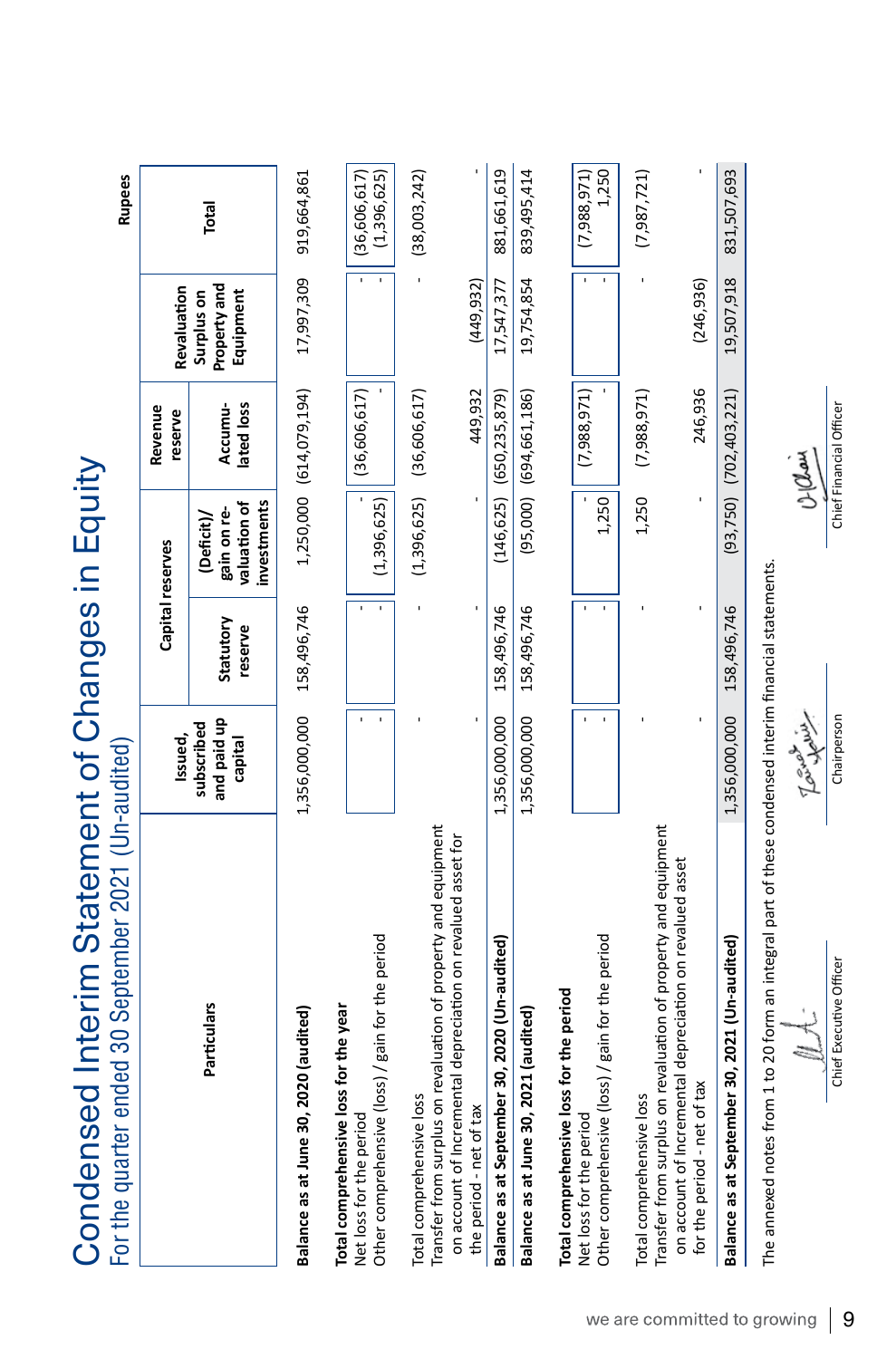## Condensed Interim Statement of Cash Flows

For the quarter ended 30 September 2021 (Un-audited)

|                                                                              |             |               | Three months period ended |
|------------------------------------------------------------------------------|-------------|---------------|---------------------------|
|                                                                              |             | 30-Sep-21     | 30-Sep-20                 |
|                                                                              |             | <b>Rupees</b> | Rupees                    |
|                                                                              | <b>Note</b> | (Un-audited)  | (Un-audited)              |
| <b>CASH FLOW FROM OPERATING ACTIVITIES</b>                                   |             |               |                           |
| Loss before taxation                                                         |             | (7, 857, 437) | (22, 266, 984)            |
| Adjustment for non cash expenses and other items:                            |             |               |                           |
| - Depreciation on property and equipment                                     |             | 3,536,647     | 3,887,741                 |
| - Depreciation on right of use assets                                        |             | 1,728,438     | 1,728,438                 |
| - Amortization on intangible assets                                          |             | 224,911       | 337,347                   |
| Interest on lease liabilities against right of use assets                    |             | 1,452,861     | 1,508,022                 |
| - Finance cost                                                               |             | 40,627        | 42,546                    |
| Provision for doubtful balances                                              |             | 5,544,878     | 754,270                   |
| Gain on investment in short term investments                                 |             | (1,864,579)   |                           |
|                                                                              |             | 10,663,783    | 8,258,364                 |
|                                                                              |             | 2,806,346     | (14,008,620)              |
| Decrease / (increase) in operating assets                                    |             |               |                           |
| Finances - net                                                               |             | 20,112,315    | (53, 164, 883)            |
| - Investments                                                                |             | 24,974,857    | (87, 272, 826)            |
| Loan and advances                                                            |             | (272, 670)    | 740,961                   |
| - Interest accrued<br>- Other receivables                                    |             | (369, 582)    | 675,146                   |
|                                                                              |             | 167,871       | 350,340                   |
| - Deposits and prepayments<br>Increase / (decrease) in operating liabilities |             | (686, 597)    | 15,021                    |
| Accrued markup                                                               |             |               | 2,137,704                 |
| - Trade and other payables                                                   |             | (15,686,355)  | (6,428,833)               |
|                                                                              |             |               |                           |
|                                                                              |             | 28,239,839    | (142, 947, 370)           |
| Net cash used in operations                                                  |             | 31,046,185    | (156, 955, 990)           |
| Finance cost paid                                                            |             | (40, 627)     | (42, 546)                 |
| Taxation - net                                                               |             | (483, 846)    | (1,728,360)               |
| Net cash used in operating activities                                        |             | 30,521,712    | (158, 726, 896)           |
| <b>CASH FLOW FROM INVESTING ACTIVITIES</b>                                   |             |               |                           |
| Capital expenditure on property and equipment                                |             | (90,000)      | (12, 308, 893)            |
| Capital expenditure on intangible assets                                     |             |               | (3, 109, 255)             |
| Net cash generated from / (used in) investing activities                     |             | (90,000)      | (15, 418, 148)            |
| <b>CASH FLOW FROM FINANCING ACTIVITIES</b>                                   |             |               |                           |
| Payment of lease liabilities                                                 |             | (1,973,399)   | (2,021,250)               |
| Net cash used in financing activities                                        |             | (1,973,399)   | (2,021,250)               |
| Net Decrease in Cash and Cash Equivalents During the Period                  |             | 28,458,313    | (176, 166, 294)           |
|                                                                              |             |               |                           |
| Cash and cash equivalents at the beginning of the period                     |             | 38,278,106    | 286,662,222               |
| Cash and Cash Equivalents at the End of the Period                           |             | 66,736,419    | 110,495,928               |
|                                                                              |             |               |                           |

The annexed notes from 1 to 20 form an integral part of these condensed interim financial statements.

Chief Executive Officer Chairperson Chief Financial Officer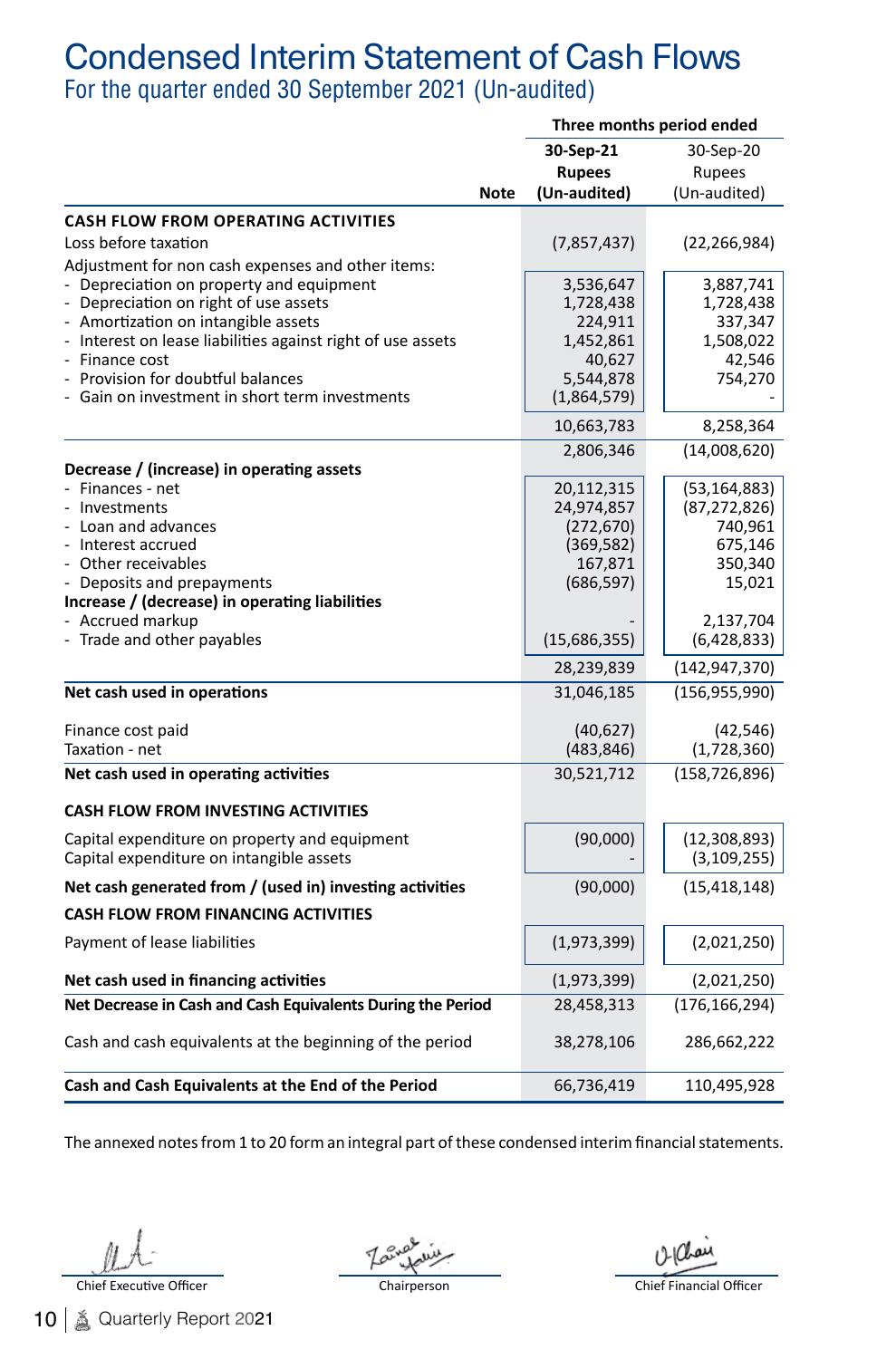## Selected Notes to the Condensed Interim Financial Statements For the quarter ended 30 September 2021 (Un-audited)

#### **1. LEGAL STATUS AND NATURE OF BUSINESS**

Escorts Investment Bank Limited ("the Company") is a public limited company incorporated in Pakistan under the provisions of the repealed Companies Ordinance, 1984 (Now the Companies Act, 2017) on 15 May 1995. The Company started its commercial operations on 16 October 1996 and is listed on the Pakistan Stock Exchange Limited. The Company is licensed to carry out investment finance services, as a Non-Banking Finance Company under Section 282-C of the Companies Ordinance, 1984 and Non-Banking Finance Companies (Establishment and Regulations) Rules, 2003. The registered office of the Company is situated at Alfalah Building, 1st Floor, Sector B, Bahria Town, Lahore.

The Pakistan Credit Rating Agency (PACRA) has maintained long term and short term Credit Ratings of the Company at "A-" and "A2" respectively with stable outlook on 04 April 2021. The ratings denote an adequate capacity of timely payment of financial commitments.

#### **2. BASIS OF PRESENTATION**

#### **2.1 Statement of compliance**

This condensed interim financial information has been prepared in accordance with the accounting and reporting standards as applicable in Pakistan for interim financial reporting. The accounting and reporting standards as applicable in Pakistan for interim financial reporting comprise of:

- International Accounting Standard (IAS) 34, Interim Financial Reporting, issued by the International Accounting Standards Board (IASB) as notified under the Companies Act, 2017;
- Provision of and directives issued under the Companies Act, 2017 along with part VIIIA of the repealed Companies Ordinance, 1984; and
- Non-Banking Finance Companies (Establishment and Regulations) Rules, 2003 (the NBFC Rules), Non-Banking Finance Companies and Notified Entities Regulations, 2008 (the NBFC Regulations).

Where the provisions of and directives issued under the Companies, Act, 2017, part VIIIA of the repealed Companies Ordinance, 1984, the NBFC Rules, the NBFC Regulations differ with the requirements of IAS 34, the provisions of and directives issued under the Companies Act, 2017, part VIIIA of the repealed Companies Ordinance, 1984, the NBFC Rules, the NBFC Regulations have been followed.

This condensed interim financial information does not include all the information and disclosures required in the annual financial statements, and should be read in conjunction with the Company's annaual financial statements for the year ended 30 June 2021. This condensed interim financial information is being presented and submitted to the shareholders as required by Listing Regulations of Pakistan Stock Exchange and under Section 237 of the Companies Act, 2017.

#### **3. ACCOUNTING POLICIES**

The accounting policies and methods of computations adopted for the preparation of this condensed interim financial information are the same as applied in the preparation of the preceding audited annual published financial statements of the Company for the year ended 30 June 2021. This interim financial Information does not include all the information and disclosures required in the annual financial statements, and should be read in conjunction with the Company's annual audited financial statements for the year ended 30 June 2021.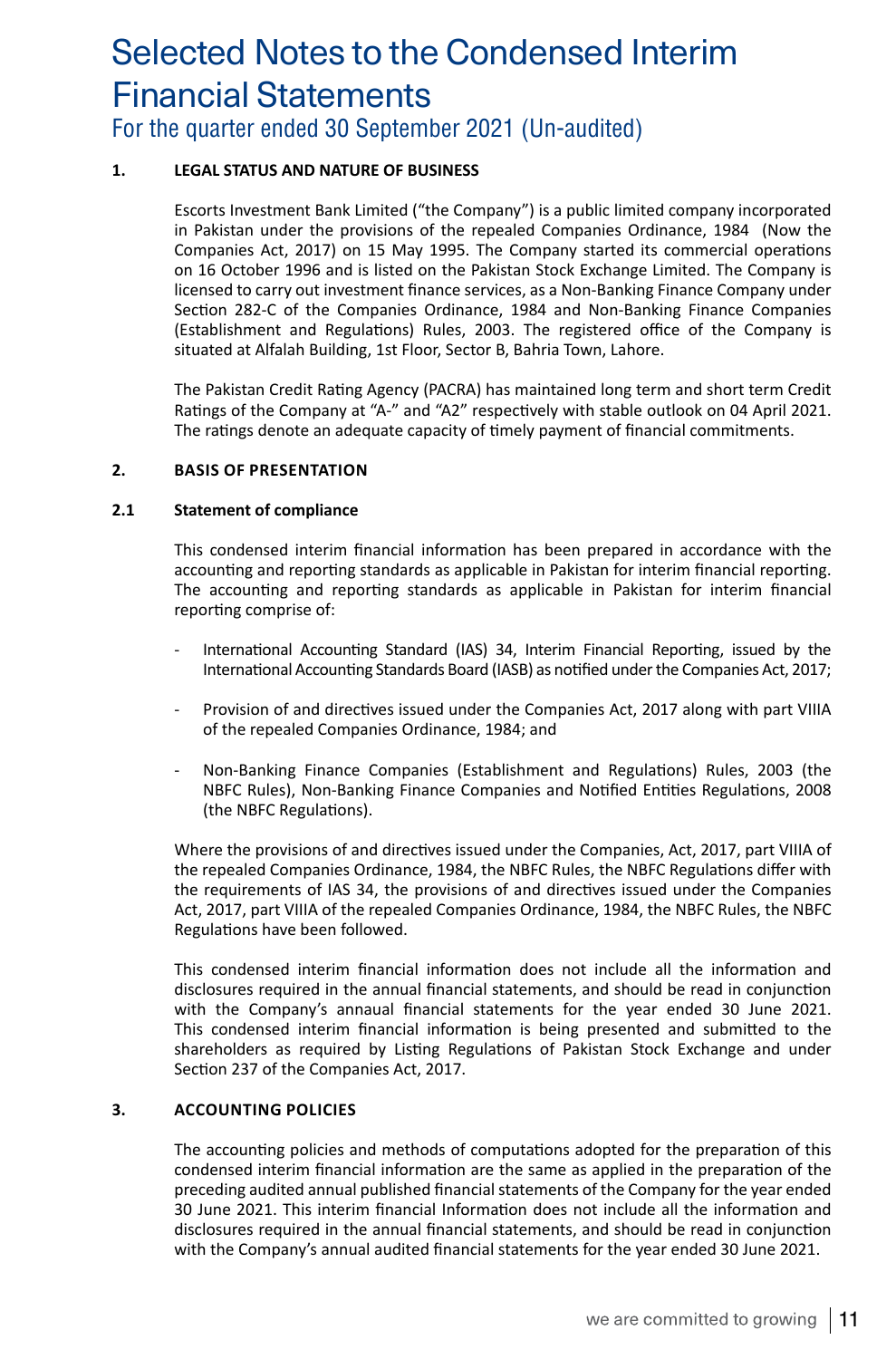#### **4. CRITICAL ACCOUNTING ESTIMATES AND JUDGEMENTS**

The preparation of this condensed interim financial information in conformity with the approved accounting standards requires the use of certain critical accounting estimates. It also requires the management to exercise its judgment in the process of applying the Company's accounting policies. Estimates and judgments are continually evaluated and are based on historical experience and other factors, including expectations of future events that are believed to be reasonable under the circumstances.

During preparation of this condensed interim financial information, the significant judgments made by the management in applying the Company's accounting policies and the key sources of estimation and uncertainty were the same as those that applied in the preceding audited annual published financial statements of the Company for the year ended 30 June 2021.

|       |                                                   |             | 30-Sep-21     | 30-Jun-21   |
|-------|---------------------------------------------------|-------------|---------------|-------------|
|       |                                                   |             | <b>Rupees</b> | Rupees      |
|       |                                                   | <b>Note</b> | (Un-audited)  | (Audited)   |
| 5.    | PROPERTY AND EQUIPMENT                            |             |               |             |
|       | Operating fixed assets                            | 5.1         | 134,217,522   | 137,674,169 |
|       | Right-of-use assets                               |             | 57,966,572    | 59,695,011  |
|       | Advances for purchase of assets                   |             | 2,385,372     | 2,375,372   |
|       |                                                   |             | 194,569,466   | 199,744,552 |
| 5.1   | <b>Operating fixed assets</b>                     |             |               |             |
|       | Opening net book value                            |             | 137,674,169   | 130,935,921 |
|       | Revaluation surplus for the period / year         |             |               | 3,742,830   |
|       | Cost of addition                                  | 5.1.1       | 80,000        | 23,338,671  |
|       | Less: Book value of deletion during period / year |             |               | 3,946,166   |
|       | Less: Depreciation for the period / year          | 14          | 3,536,647     | 16,397,087  |
|       | Closing net book value                            |             | 134,217,522   | 137,674,169 |
| 5.1.1 | Cost of addition                                  |             |               |             |
|       | Improvement on leasehold premises                 |             |               | 4,276,367   |
|       | Office premises                                   |             |               | 16,826,161  |
|       | Office furniture and fixtures                     |             |               | 939,785     |
|       | Computers                                         |             |               | 65,049      |
|       | Office equipment                                  |             | 80,000        | 1,125,479   |
|       | Vehicles                                          |             |               | 105,830     |
|       |                                                   |             | 80,000        | 23,338,671  |
| 6.    | <b>INTANGIBLE ASSETS</b>                          |             |               |             |
|       | Accounting software                               | 6.1         | 2,474,287     | 2,699,198   |
|       | Advance for ERP implementation                    |             | 3,109,255     | 3,109,255   |
|       |                                                   |             | 5,583,542     | 5,808,453   |
| 6.1   | <b>Accounting software</b>                        |             |               |             |
|       | Net carrying value                                |             |               |             |
|       | At 01 july                                        |             | 2,699,196     | 4,048,592   |
|       | Less: Amortization charge                         | 14          | 224,911       | 1,349,396   |
|       |                                                   |             | 2,474,285     | 2,699,196   |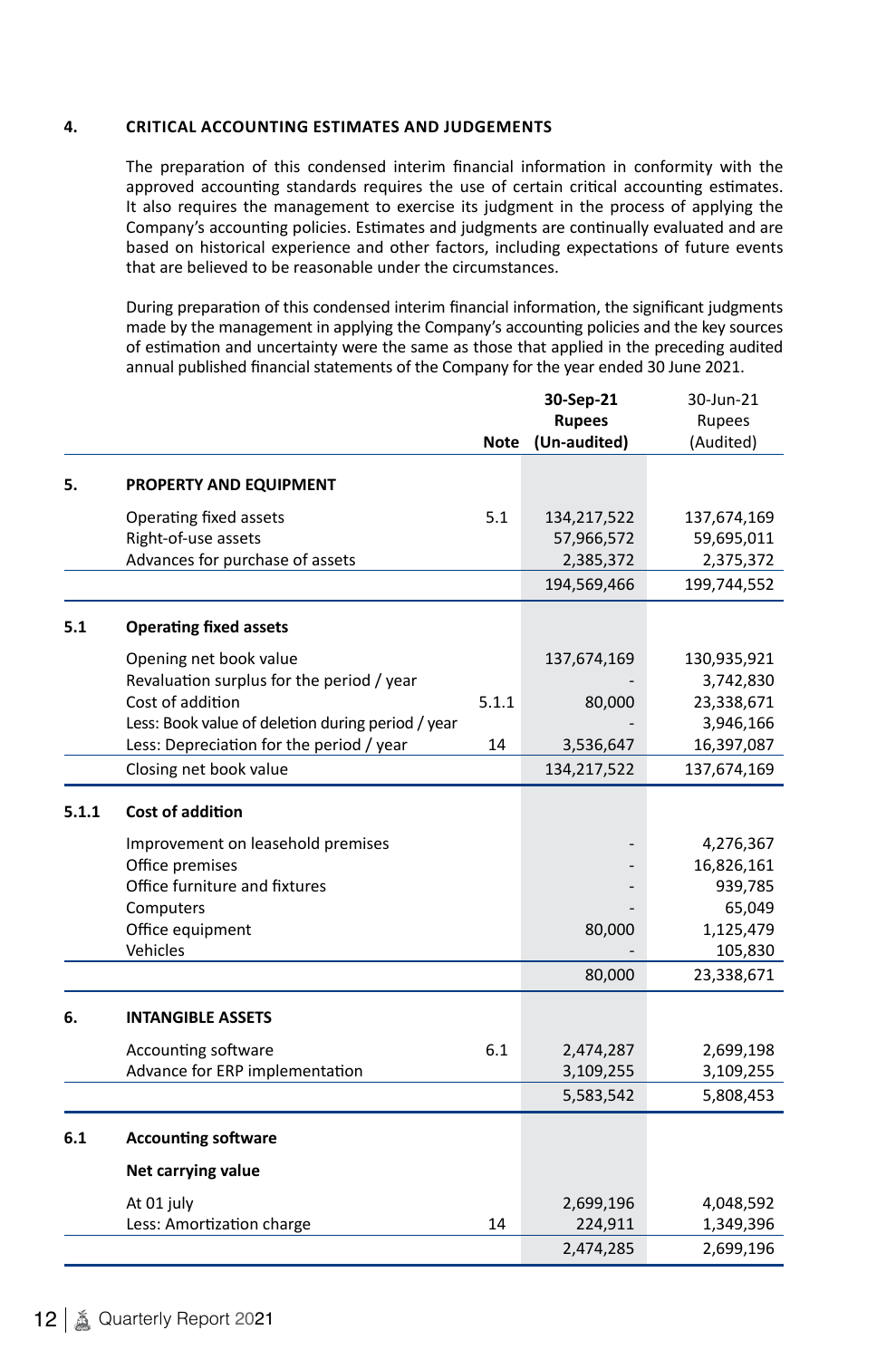|    |                                                     |      | 30-Sep-21     | 30-Jun-21   |
|----|-----------------------------------------------------|------|---------------|-------------|
|    |                                                     |      | <b>Rupees</b> | Rupees      |
|    |                                                     | Note | (Un-audited)  | (Audited)   |
| 7. | <b>LONG TERM FINANCES</b>                           |      |               |             |
|    | House finance - secured                             | 7.1  | 163.557.503   | 171.081.488 |
|    | Micro finance                                       | 7.2  | 25,539,754    | 17,091,256  |
|    | <b>Others</b>                                       | 7.3  | 31,570,717    | 46,127,291  |
|    |                                                     |      | 220,667,974   | 234,300,035 |
|    | Less: Allowance for expected credit losses          |      | 42,978,788    | 38,772,964  |
|    |                                                     |      | 177,689,186   | 195.527.071 |
|    | Less: Current maturity                              |      | 46,453,402    | 51,175,129  |
|    | Less: General provision for micro finance portfolio |      | 70,658        | 85,456      |
|    |                                                     |      | 131,165,126   | 144.266.486 |

- j **7.1** It represents amount disbursed to house finance customers at return rate ranging from 13.98% to 22.42% (2021: 13.98% TO 22.42%) per annum for tenure of 02 to 20 years.
- **7.2** It represents amount disbursed to micro finance customers at return rate ranging from 38.50% to 45% (2021: 38.50% TO 45%) per annum for tenure of 01 to 2 years.
- **7.3** These finance facilities are secured by hypothecation of or charge on assets, mortgage of property, lien over bank deposits and pledge of stocks. The expected rate of return range from 12% to 20% (2021: 12% to 20%) per annum.

#### **8. DEFERRED TAX ASSET - NET**

Net deferred tax asset has been recognised for all temporary differences to the extent that it is probable that taxable profit will be available against which the deductible temporary difference can be utilised. The management of the Company is certain that the Company would have taxable profits in foreseeable future.

|     |                                                                                          |             | 30-Sep-21     | 30-Jun-21   |
|-----|------------------------------------------------------------------------------------------|-------------|---------------|-------------|
|     |                                                                                          |             | <b>Rupees</b> | Rupees      |
|     |                                                                                          | <b>Note</b> | (Un-audited)  | (Audited)   |
| 9.  | <b>SHORT TERM INVESTMENTS</b>                                                            |             |               |             |
|     | <b>Amortised cost</b>                                                                    |             |               |             |
|     | Treasury bills                                                                           | 9.1         | 14,898,466    | 14,873,323  |
|     | Fair value through profit or loss (FVTPL)                                                |             |               |             |
|     | Mutual funds                                                                             |             | 78,216,155    | 101,351,576 |
|     | - 7,545,815.9628 (2021: 10,001,635.7646)<br>units of Rs. 10.1335(2021: Rs. 10.3655) each |             |               |             |
|     | <b>Shares - Others</b>                                                                   | 9.2         | 8,679,750     | 8,679,750   |
|     |                                                                                          |             | 101,794,371   | 124,904,649 |
| 9.1 | Treasury bills                                                                           |             |               |             |
|     | <b>Face Value</b>                                                                        |             | 15,000,000    | 15,000,000  |
|     | Less: Discount                                                                           |             | 101,534       | 126,677     |
|     |                                                                                          |             | 14,898,466    | 14,873,323  |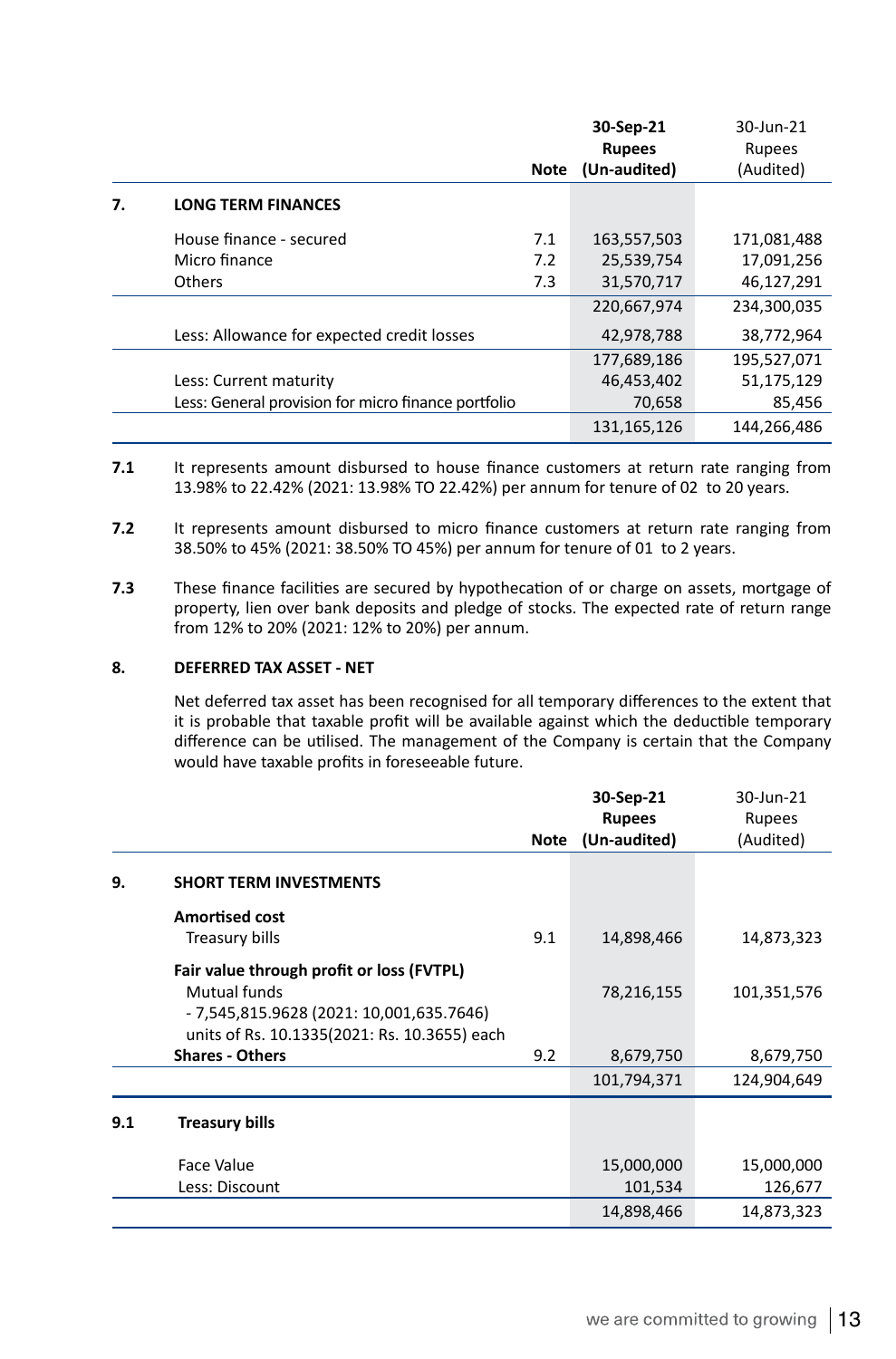#### **9.2 Shares - Others**

This represents investments in various listed companies shares. Due to the changes in NBFC Regulations in 2008, the Company had to conclude its brokerage business under the Investment Finance Services License. The Company started the process of intimating its brokerage clients to close their accounts with the Company in compliance with these regulations. Most of the account holders have closed their accounts accordingly. Certain accounts could not be transferred/closed because of non receipt of response from the holders despite repeated reminders. The management has decided to record these on statement of financial position as an asset and a corresponding liability of the same amount.

|     |                                                     | 30-Sep-21     | 30-Jun-21  |
|-----|-----------------------------------------------------|---------------|------------|
|     |                                                     | <b>Rupees</b> | Rupees     |
|     | <b>Note</b>                                         | (Un-audited)  | (Audited)  |
| 10. | <b>SHORT TERM FINANCES</b>                          |               |            |
|     | Micro finance                                       | 76,644,838    | 83,125,092 |
|     | Others                                              | 14,426,871    | 14,426,871 |
|     |                                                     | 91,071,709    | 97,551,963 |
|     | Less: Allowance for expected credit losses          | 23,554,263    | 22,159,951 |
|     | Less: General provision for micro finance portfolio | 337,587       | 378,047    |
|     |                                                     | 67,179,859    | 75,013,965 |
| 11. | <b>CASH AND BANK BALANCES</b>                       |               |            |
|     | Cash in hand                                        | 738,361       | 214,415    |
|     | Cash with banks:<br>Current accounts with:          |               |            |
|     | State Bank of Pakistan                              | 234,623       | 130,809    |
|     | Others                                              | 46,073,860    | 21,555,396 |
|     |                                                     | 46,308,483    | 21,686,205 |
|     | Saving and deposit accounts<br>11.1                 | 19,689,575    | 16,377,486 |
|     |                                                     | 66,736,419    | 38,278,106 |
|     |                                                     |               |            |

**11.1** Rate of return on these accounts range from 5.52% to 6.50% (30 June 2021: 5.52% to 6.50%) per annum.

#### **12. TRADE AND OTHER PAYABLES**

This includes an amount of Rs. 61.173 million (30 June 2021: Rs. 36.647 million ) payable to depositors. This remained unpaid due to non-submission of succession certificates (by legal heirs of depositors) lien created by Bahria Town and other legal issues.

#### **13. CONTINGENCIES AND COMMITMENTS**

#### **13.1 Contingencies**

There is no significant change in the status of contingencies as reported in the annual audited financial statements of the Company for the year ended 30 June 2021.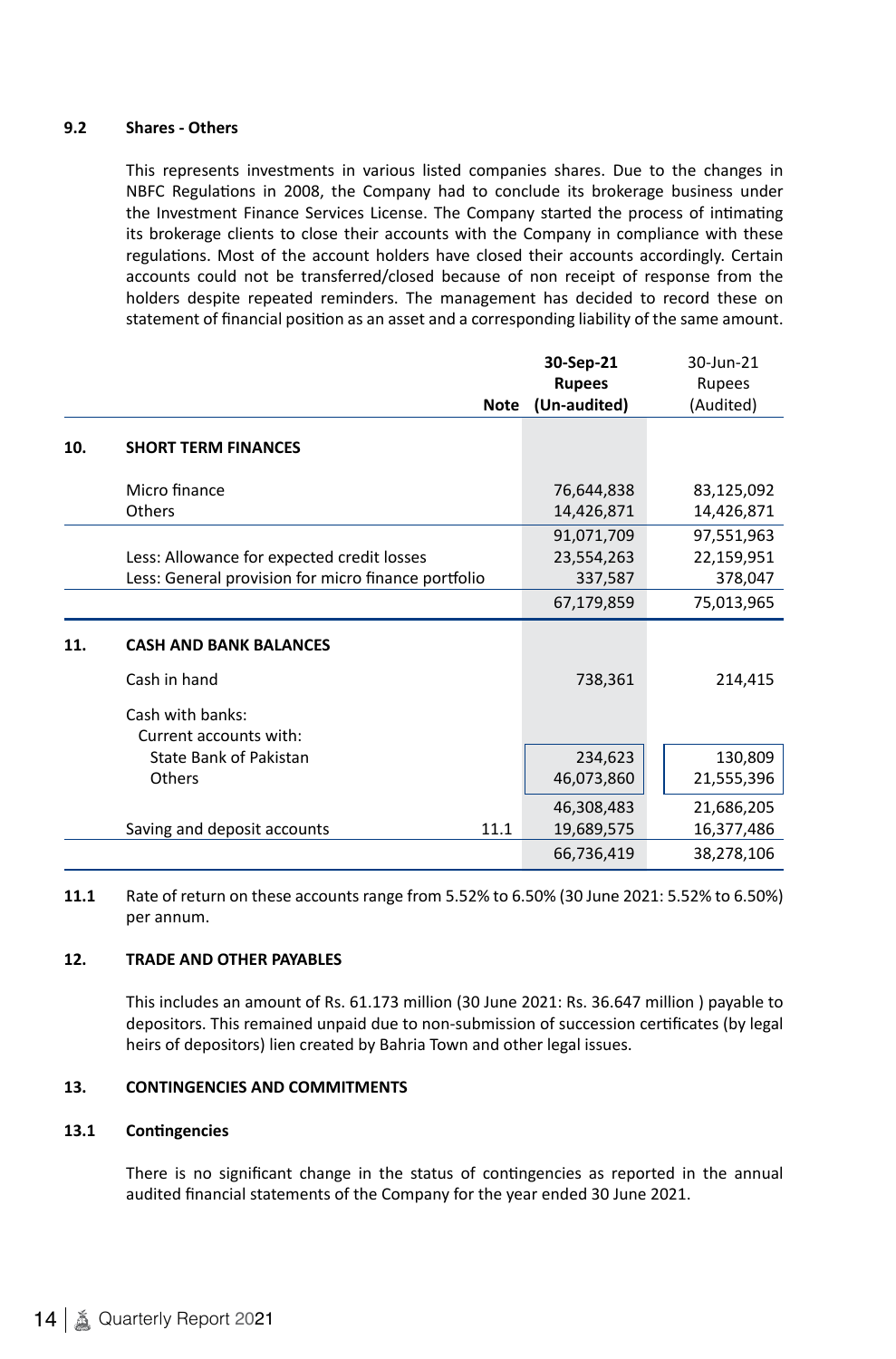|      |                                        |             | 30-Sep-21     | 30-Jun-21                 |
|------|----------------------------------------|-------------|---------------|---------------------------|
|      |                                        |             | <b>Rupees</b> | <b>Rupees</b>             |
|      |                                        |             | (Un-audited)  | (Audited)                 |
| 13.2 | <b>Commitments</b>                     |             |               |                           |
|      | ERP implementation agreement           |             | 4,071,174     | 4,071,174                 |
|      | House finance customer                 |             | 1,500,000     | 4,200,000                 |
|      |                                        |             |               | Three months period ended |
|      |                                        |             | 30-Sep-21     | 30-Sep-20                 |
|      |                                        |             | <b>Rupees</b> | Rupees                    |
|      |                                        | <b>Note</b> | (Un-audited)  | (Un-Audited)              |
| 14.  | <b>ADMINISTRATIVE EXPENSES</b>         |             |               |                           |
|      | Salaries, allowance and other benefits | 14.1        | 20,004,294    | 24,188,250                |
|      | Staff training and welfare             |             | 7,500         | 764,400                   |
|      | Advertisement and business promotion   |             |               | 91,670                    |
|      | Rent, rates and taxes                  |             | 197,065       | 447,502                   |
|      | Utilities                              |             | 1,958,502     | 2,201,285                 |
|      | Communication charges                  |             | 770,452       | 924,711                   |
|      | Travelling and vehicle maintenance     |             | 1,017,219     | 1,280,553                 |
|      | Repair and maintenance                 |             | 708,840       | 1,077,396                 |
|      | Entertainment                          |             | 212,345       | 324,880                   |
|      | Fee and subscriptions                  |             | 677,026       | 785,238                   |
|      | Legal and professional charges         |             | 4,281,869     | 5,719,370                 |
|      | Printing and stationery                |             | 282,673       | 359,149                   |
|      | Insurance                              |             | 1,004,410     | 1,001,452                 |
|      | Depreciation on property and equipment | 5.1         | 3,536,647     | 3,887,741                 |
|      | Depreciation on right of use assets    |             | 1,728,438     | 1,728,438                 |

**14.1** This includes contribution to provident fund amounting to Rs. 0.633 million (30 September 2020: Rs. 0.479 million) made by the Company in the approved provident fund trust.

Amortization on intangible assets 6.1 224,911 337,347<br>- 1337,347 34,720

#### **15. SEGMENTAL ANALYSIS**

j

The Company's activities are broadly categorized into two primary business segments namely financing activities and investment activities within Pakistan:

#### **15.1 Financing activities**

#### **House finance activities**

Miscellaneous expenses

House finance activities include providing long-term financing facilities to individuals (both salaried and self-employed) of house finance customers.

#### **Micro finance activities**

Micro finance activities include providing long-term and short-term financing facilities to poor individuals (both salaried and self-employed) and micro - enterprise customers.

36,646,911 45,119,382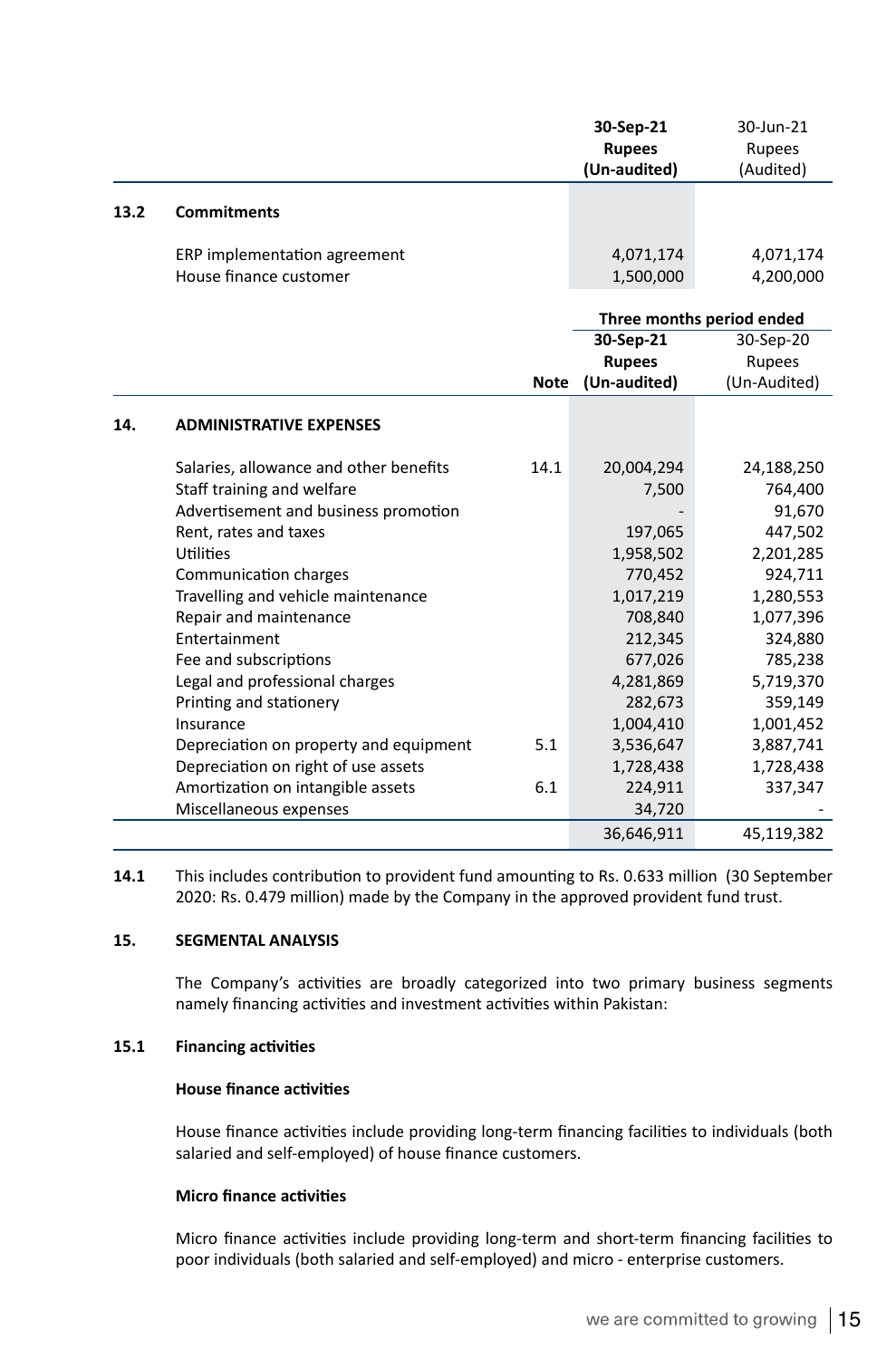#### **Term and other finance activities**

Term finance activities include providing long-term financing facilities to corporate entities and individuals. Other operations that do not fall into the above referred activities are reported under 'Term and other finance activities'.

#### **15.2 Investing activities**

Investing activities include money market activities, investment in government securities, advisory services, capital market activities and the management of the Company's liquidity.

| Total          |
|----------------|
|                |
| 15,484,362     |
| 768,921        |
| 3,519,508      |
| 19,772,791     |
|                |
| 1,493,489      |
| 36,646,910     |
| 5,544,878      |
| (23, 912, 486) |
| 16,055,049     |
| (7, 857, 437)  |
|                |

 **Quarter ended 30 September 2021 (Un-audited)**

#### **As at 30 September 2021 (Un-audited)**

|                            |                                | <b>Financing activities</b>           |                                                 |                         |               |
|----------------------------|--------------------------------|---------------------------------------|-------------------------------------------------|-------------------------|---------------|
|                            | House<br>finance<br>activities | <b>Micro</b><br>finance<br>activities | <b>Term</b><br>& other<br>finance<br>activities | Investing<br>activities | <b>Total</b>  |
|                            |                                | -Rupees-----------------              |                                                 |                         |               |
|                            |                                |                                       |                                                 |                         |               |
| Segment assets             |                                | 177,873,147 181,417,449               |                                                 | 2,165,985 139,780,894   | 501,237,475   |
| Unallocated assets         |                                |                                       |                                                 |                         | 531,382,073   |
|                            |                                |                                       |                                                 |                         | 1,032,619,548 |
| <b>Segment liabilities</b> | 8,010,298                      | 76,703,314                            | 104,971                                         | 7,918,874               | 92,737,457    |
| Unallocated liabilities    |                                |                                       |                                                 |                         | 108,374,398   |
| Equity                     |                                |                                       |                                                 |                         | 831,507,693   |
|                            |                                |                                       |                                                 |                         | 1,032,619,548 |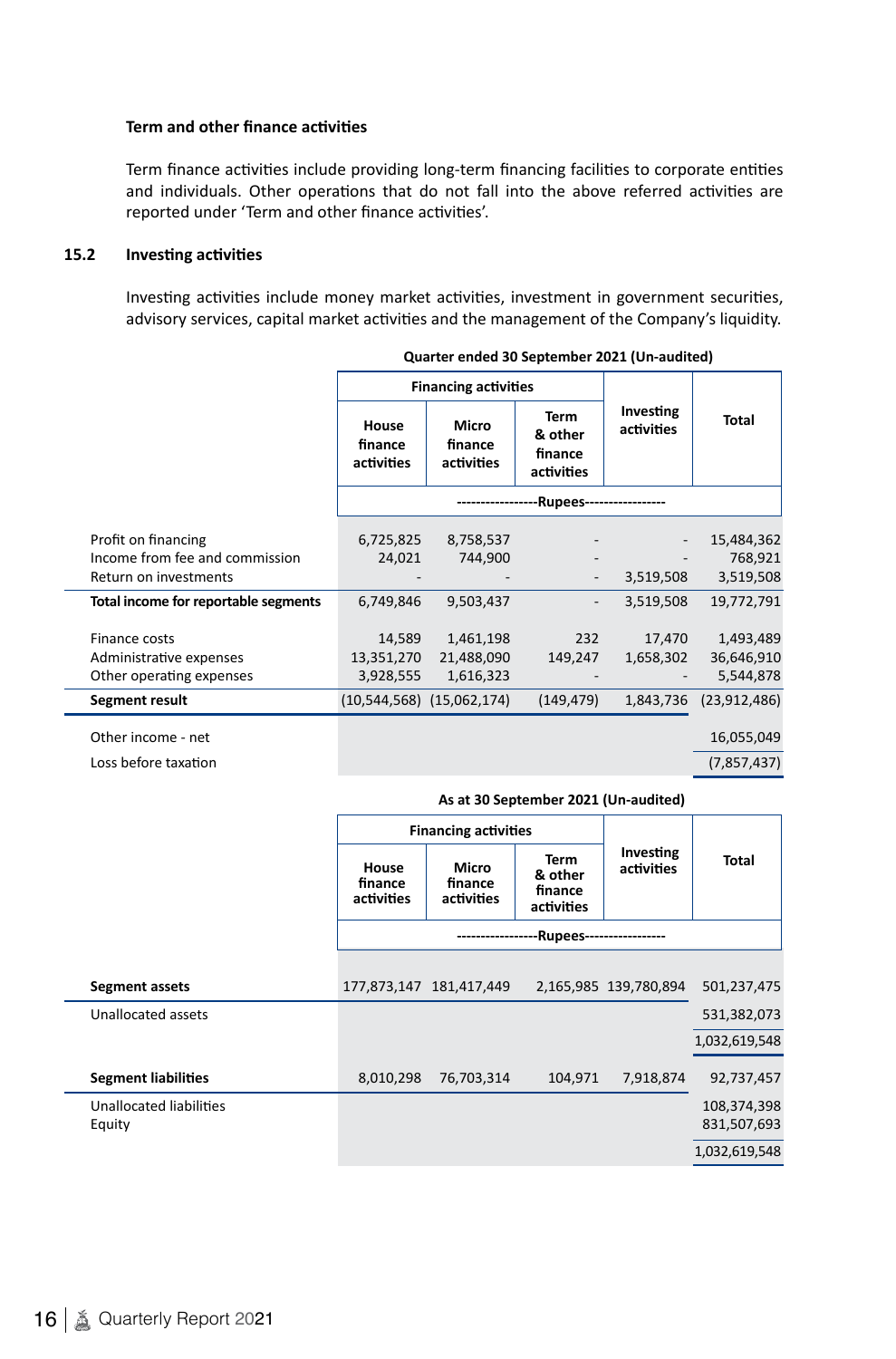| Quarter ended 30 September 2020 (Un-audited) |
|----------------------------------------------|
|----------------------------------------------|

|                                      | <b>Financing activities</b>    |                                |                                          |                          |                |
|--------------------------------------|--------------------------------|--------------------------------|------------------------------------------|--------------------------|----------------|
|                                      | House<br>finance<br>activities | Micro<br>finance<br>activities | Term<br>& other<br>finance<br>activities | Investing<br>activities  | Total          |
|                                      | --Rupees------------------     |                                |                                          |                          |                |
| Profit on financing                  | 6,849,927                      | 10,180,367                     |                                          | $\overline{\phantom{a}}$ | 17,030,294     |
| Income from fee and commission       |                                | 1,085,700                      | ۰                                        |                          | 1,085,700      |
| Return on investments                |                                |                                | $\overline{a}$                           | 8,536,129                | 8,536,129      |
| Total income for reportable segments | 6,849,927                      | 11,266,067                     | $\qquad \qquad -$                        | 8,536,129                | 26,652,123     |
| Finance costs                        | 506,316                        | 1,868,656                      | 38,360                                   | 1,274,940                | 3,688,272      |
| Administrative expenses              | 15,689,800                     | 26,508,042                     | 806,547                                  | 2,114,993                | 45,119,382     |
| Segment result                       |                                | $(9,346,189)$ $(17,110,631)$   | (844,907)                                | 5,146,196                | (22, 155, 531) |
| Other income - net                   |                                |                                |                                          |                          | (111, 453)     |

Loss before taxation (22,266,984)

|                                              | As at 30 June 2021 (Audited)   |                                |                                          |                         |                           |  |
|----------------------------------------------|--------------------------------|--------------------------------|------------------------------------------|-------------------------|---------------------------|--|
|                                              | <b>Financing activities</b>    |                                |                                          |                         |                           |  |
|                                              | House<br>finance<br>activities | Micro<br>finance<br>activities | Term<br>& other<br>finance<br>activities | Investing<br>activities | Total                     |  |
|                                              |                                | -Rupees------------------      |                                          |                         |                           |  |
| Segment assets                               |                                | 187,625,757 183,496,135        |                                          | 2,165,985 162,885,089   | 536,172,966               |  |
| Cash and bank balances<br>Unallocated assets |                                |                                |                                          |                         | 38,278,106<br>482,130,696 |  |
|                                              |                                |                                |                                          |                         | 1,056,581,768             |  |
| <b>Segment liabilities</b>                   | 18,264,582                     | 82,504,827                     | 208,397                                  | 17,366,394              | 118,344,200               |  |
| Unallocated liabilities<br>Equity            |                                |                                |                                          |                         | 98,742,155<br>839,495,413 |  |
|                                              |                                |                                |                                          |                         | 1,056,581,768             |  |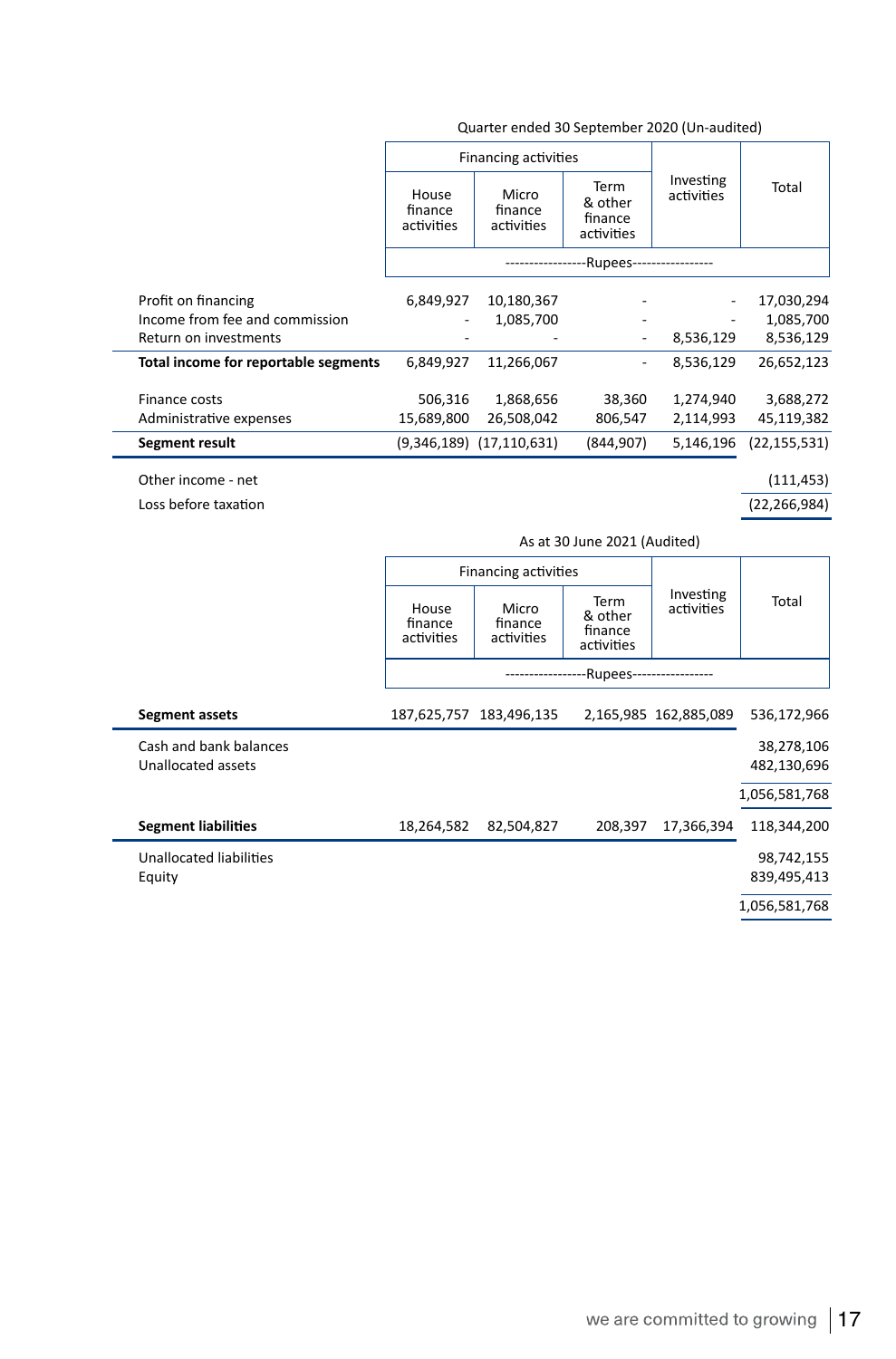#### **16. TRANSACTIONS WITH RELATED PARTIES**

The related parties and associated undertakings comprise, local associated companies / undertakings, staff retirement funds, directors and key management personnel. Transactions with related parties and associated undertakings other than remuneration and benefits to key management personnel under the term of employment are as follows:

|                                     |                                                | <b>Quarter ended</b>                       |                                  |  |
|-------------------------------------|------------------------------------------------|--------------------------------------------|----------------------------------|--|
|                                     |                                                | 30-Sep-21                                  | 30-Sep-20                        |  |
|                                     |                                                | <b>Rupees</b>                              | Rupees                           |  |
| <b>Relation with</b><br>the Company | Nature of transaction                          | (Un-audited)                               | (Un-Audited)                     |  |
| Transactions during the period      |                                                |                                            |                                  |  |
| <b>Holding Company</b>              |                                                |                                            |                                  |  |
|                                     | Payment against purchase of vehicles           |                                            |                                  |  |
|                                     | at fair value                                  |                                            | 12,000,000                       |  |
|                                     | Utilities expense                              | 1,227,208                                  | 1,371,747                        |  |
| <b>Associated Companies</b>         |                                                |                                            |                                  |  |
|                                     | <b>Bahria Grand Hotel and Resort</b>           |                                            |                                  |  |
|                                     | Entertainment expense                          |                                            | 21,081                           |  |
|                                     | <b>The Safari Club</b>                         |                                            |                                  |  |
|                                     | <b>Entertainment expense</b>                   | 6,000                                      |                                  |  |
| <b>Executives</b>                   | Remuneration to key management personnel       | 5,384,513                                  | 6,024,559                        |  |
| <b>Others</b>                       | Contribution to staff retirement benefits plan | 636,201                                    | 478,738                          |  |
|                                     |                                                | 30-Sep-21<br><b>Rupees</b><br>(Un-audited) | 30-Jun-21<br>Rupees<br>(Audited) |  |
| Balance at year end                 |                                                |                                            |                                  |  |
|                                     |                                                |                                            |                                  |  |
| <b>Holding Company</b>              |                                                |                                            |                                  |  |
|                                     | Trade and other payables                       | 423,594                                    | 334,916                          |  |
|                                     | Security deposit against branches              | 25,000,000                                 | 25,000,000                       |  |
| <b>Associated Companies</b>         |                                                |                                            |                                  |  |
|                                     | <b>Other Associated Companies</b>              |                                            |                                  |  |
|                                     | Entertainment                                  | 8,050                                      | 8,050                            |  |
|                                     | Employees provident fund                       | 429,652                                    | 424,644                          |  |
|                                     |                                                |                                            |                                  |  |

#### **17. FINANCIAL RISK MANAGEMENT AND FINANCIAL INSTRUMENTS**

The Company's activities expose itself to a variety of financial risks: credit risk, liquidity risk and market risk (including currency risk and interest rate risk).

The condensed interim financial information does not include all financial risk management information and disclosures required in the annual financial statements and should be read in conjunction with the Company's audited financial statements for the year ended 30 June 2021.

The Company's financial risk management objective and policies are consistent with those disclosed in the annual financial statements of the Company and for the year ended 30 June 2021.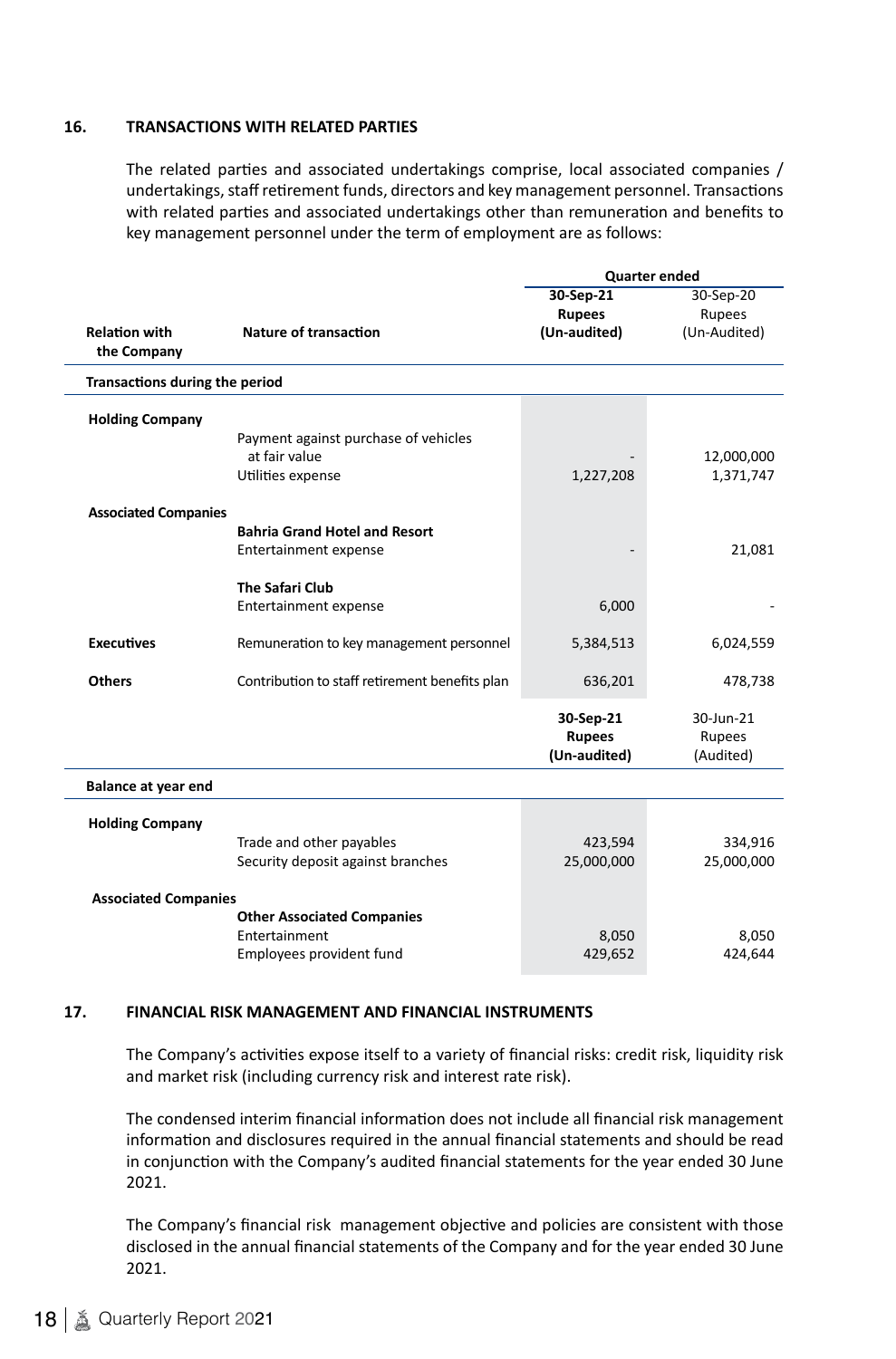The carrying values of all financial assets and liabilities reflected in the condensed interim financial information approximate their face value.

#### **18. FAIR VALUES OF FINANCIAL INSTRUMENTS**

The carrying values of all financial assets and liabilities reflected in the financial statements approximate their fair values.

#### **19. DATE OF AUTHORIZATION FOR ISSUE**

This condensed interim financial information was authorized for issue by the Board of Directors of the Company on 28th October 2021.

#### **20. GENERAL**

In order to comply with the requirements of International Accounting Standard (IAS) 34 "Interim Financial Reporting", the condensed interim statement of financial position and condensed interim statement of changes in equity have been compared with the balances of annual audited financial statements of preceding financial year, whereas, the condensed interim statement of profit or loss, condensed interim statement of profit or loss and other comprehensive income and condensed interim statement of cash flows have been compared with the balances of comparable period of immediately preceding financial year.

Corresponding figures have been re-arranged, wherever necessary, for the purpose of comparison. However, no significant re-arrangements have been made.

Figures have been rounded off to the nearest rupees.

Chief Executive Officer Chairperson Chief Financial Officer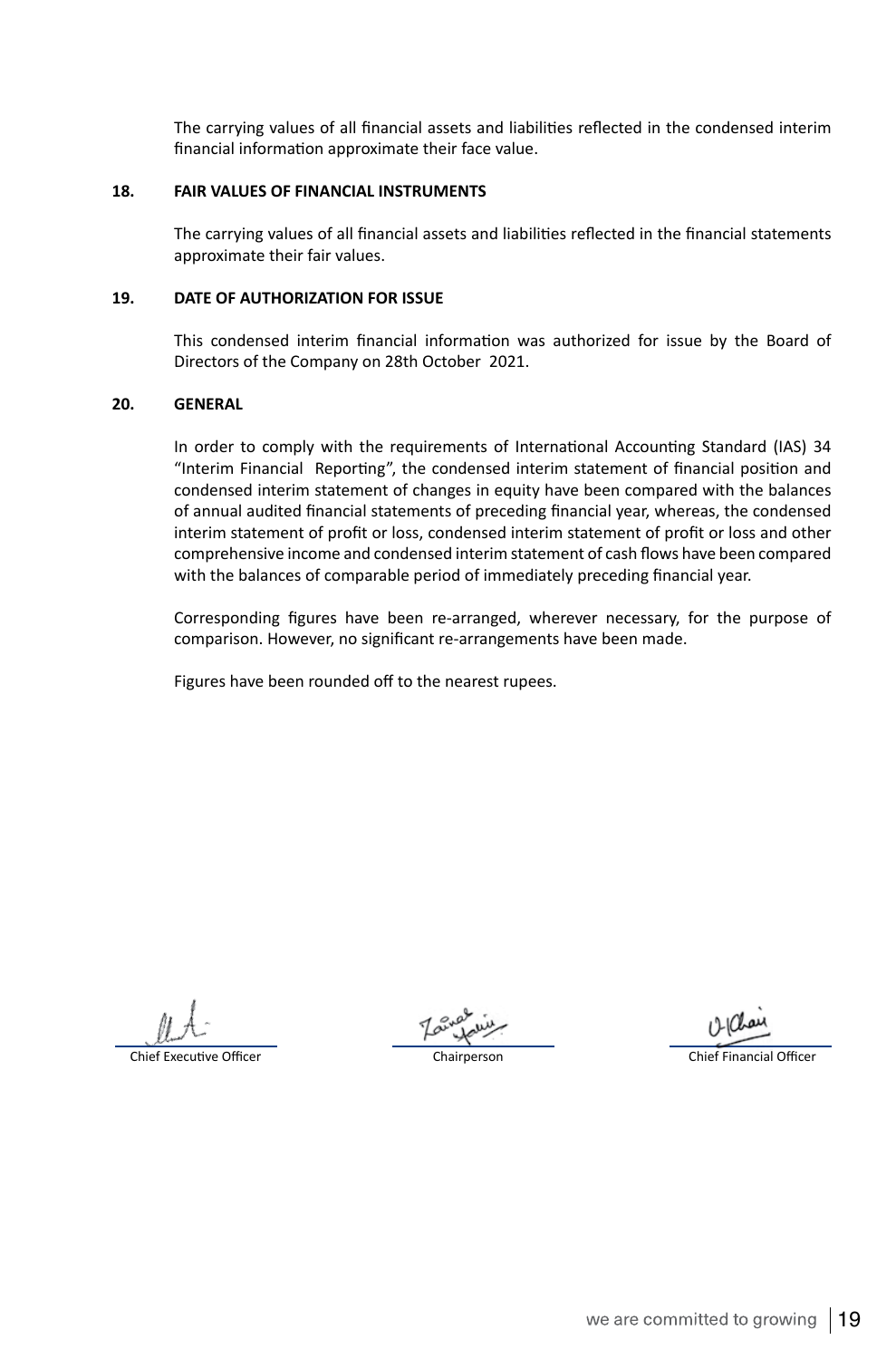www.jamapunji.pk





#### Key features:

- **吗 Licensed Entities Verification**
- m Scam meter\*
- m Jamapunji games\*
- Tax credit calculator\*
- **W** Company Verification
- Insurance & Investment Checklist
- <sup>2</sup><sub>2</sub>7 FAQs Answered



ama Punji is an Investor<br>ducation Initiative of<br>ecurites and Exchange<br>ommission of Pakistan

## Be aware, Be alert, **Be safe**

Learn about investing at www.jamapunji.pk

- a Stock trading simulator (based on live feed from KSE)
- **Ell** Knowledge center
- Risk profiler\*
- Financial calculator
- Subscription to Alerts (event notifications, corporate and<br>regulatory actions)
- Jamapunji application for ฌ mobile device
- C Online Quizzes



@jamapunji\_pk

\*Mobile apps are also available for download for android and ios devices